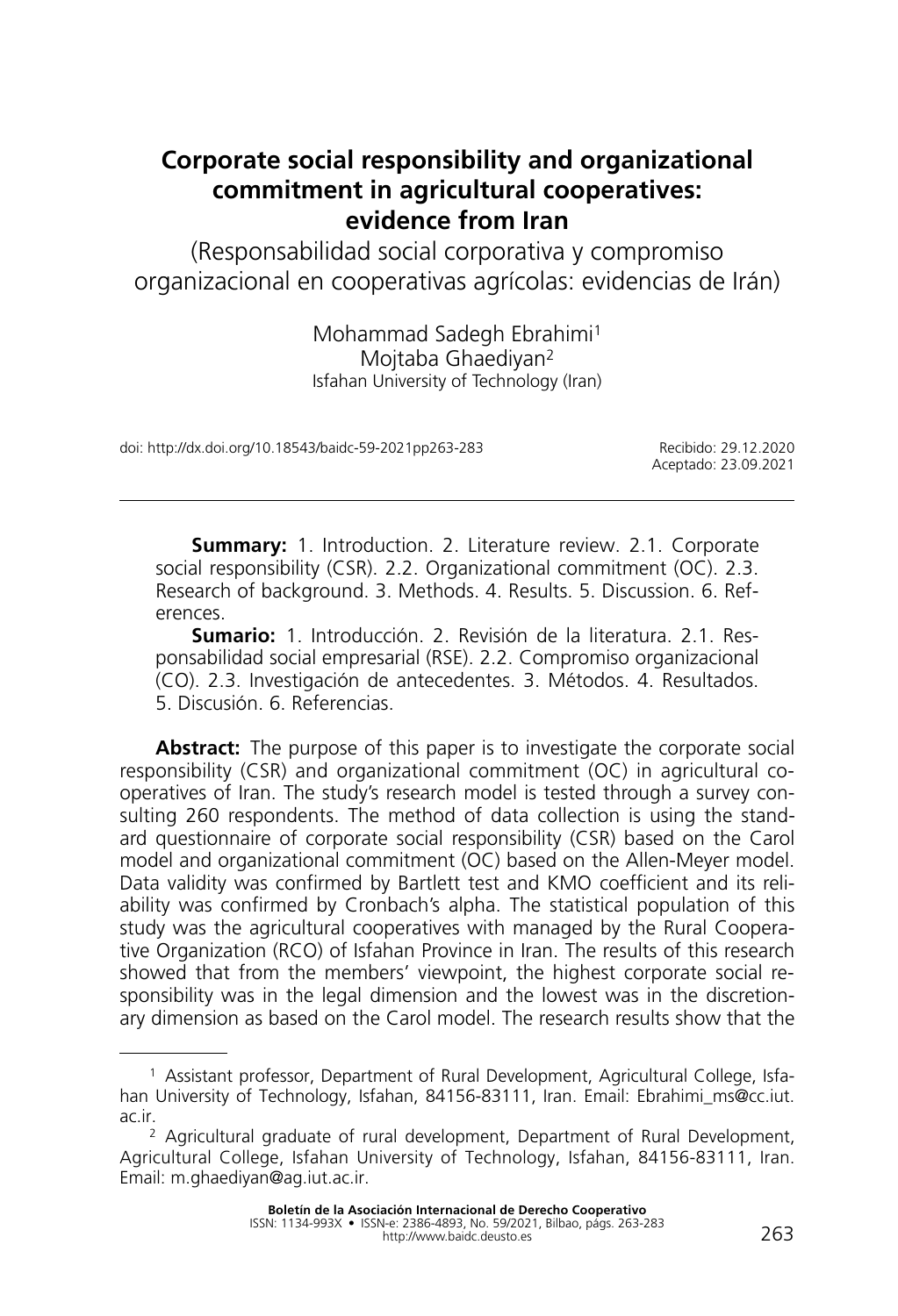organizational commitment index of managers is nearly of 50%. The results of cluster analysis in the field of members 'perception of cooperative social responsibility showed that the four variables such as: performance satisfaction, members' participation in cooperative meetings, age and purpose of membership, predicts the members' behavior in separating the cooperative into two groups with strong and weak the CSR. Also, the result of cluster analysis in board of director's organizational commitment showed that the variables such as: level of education, management experience and belief in the non-interference of other institutions in cooperative management, predicts the board of directors organizational commitment behavior in separating into two strong and weak the OC.

**Keywords:** Agricultural Cooperative, Corporate Social Responsibility, Organizational Commitment.

**Resumen:** El propósito de este documento es investigar la responsabilidad social empresarial (RSE) y el compromiso organizacional (CO) en las cooperativas agrícolas de Irán. El modelo de investigación del estudio se prueba a través de una encuesta que consultó a 260 encuestados. El método de recolección de datos es utilizar el cuestionario estándar de responsabilidad social empresarial (RSE) basado en el modelo Carol y compromiso organizacional (OC) basado en el modelo Allen-Meyer. La validez de los datos fue confirmada por la prueba de Bartlett y el coeficiente KMO y su confiabilidad fue confirmada por el alfa de Cronbach. La población estadística de este estudio fueron las cooperativas agrícolas administradas por la Organización Cooperativa Rural (RCO) de la provincia de Isfahan en Irán. Los resultados de esta investigación mostraron que, desde el punto de vista de los miembros, la mayor responsabilidad social empresarial se encontraba en la dimensión legal y la menor en la dimensión discrecional según el modelo Carol. Los resultados de la investigación muestran que el índice de compromiso organizacional de los gerentes es casi del 50%. Los resultados del análisis de cluster en el campo de la percepción de los miembros de la responsabilidad social cooperativa mostraron que las cuatro variables tales como: satisfacción de desempeño, participación de los miembros en reuniones cooperativas, edad y propósito de la membresía, predice el comportamiento de los miembros al separar la cooperativa en dos grupos con RSE fuerte y débil. Asimismo, el resultado del análisis de cluster en el compromiso organizacional de la junta directiva mostró que las variables como: nivel de educación, experiencia gerencial y creencia en la no interferencia de otras instituciones en la gestión cooperativa, predice el comportamiento de compromiso organizacional de la junta directiva en la separación en dos, fuertes y débiles el OC.

**Palabras clave:** Cooperativa Agrícola, Responsabilidad Social Empresarial, Compromiso Organizacional.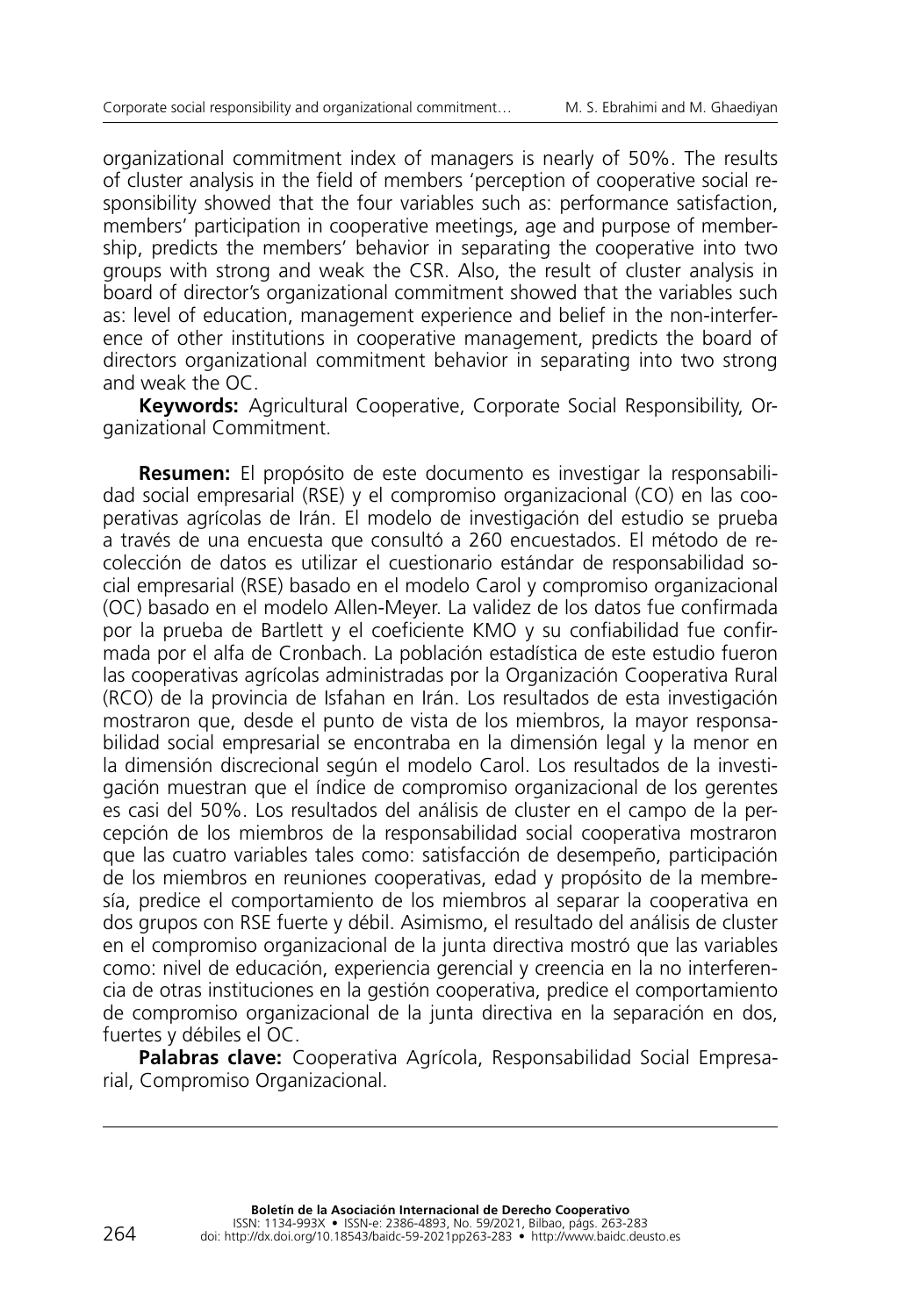### 1. **Introduction**

Until now, development scientists seem to have focused on the idea that governments are generally responsible for the development of societies. However, the problems of dwindling resources and competing demand on the part of government have led to a new approach to rural development. This is the multi-stakeholders approach. The essence of multi-stakeholders approach is to ensure that individuals, groups who benefits directly or indirectly from communities should not sit on the fence. Instead, they are morally obliged to also contribute meaningfully to the growth and development of communities (Ademilua *et al.,* 2017). According to the International Cooperatives Association (ICA), there are nearly three million cooperatives with more than 1.2 billion members in the world, in other words, one in six people in the world are cooperative members. They are strong and healthy: the Top 300 cooperatives and mutual report a total turnover of 2.1 trillion USD (World Co-operative Monitor, 2017; ICA, 2016).

The concept and term cooperative was introduced as an economic organizational form in the nineteenth century and is now recognized as the dominant organizational form in the world (Noruzi and Westover, 2010 and Aref, 2011). Agricultural cooperatives have played an important role in rural development through socio-economic and infrastructure of agricultural development. The agricultural cooperatives are considered to be the most important organizations that pay attention and try to support the rural development in general and the agricultural development in special through the activities and services achieved for the sake of farmers (Aref, 2011).

In general, it can be said that cooperatives are organizations in which the formation of self-help groups is based on equity and equality. Cooperatives and other organizations practice social responsibilities in all their activities in order to enhance the credibility of cooperative as democratic and effectiveness institutions in the society. Therefore, cooperatives have an important role in social and economic empowerment of people, especially rural people in any country and community. Also, cooperatives can improve the standard of living of villagers and thus eradicate and reduce poverty, especially in developing countries and underdeveloped contribute significantly (Ademilua *et al.,* 2017). Nevertheless, for the cooperatives, commitment to CSR contributes as an internal tool to make sense of the cooperative and external commitments, or to put cooperative ethics at the service of customers, consumers and the community. CSR is a smart genius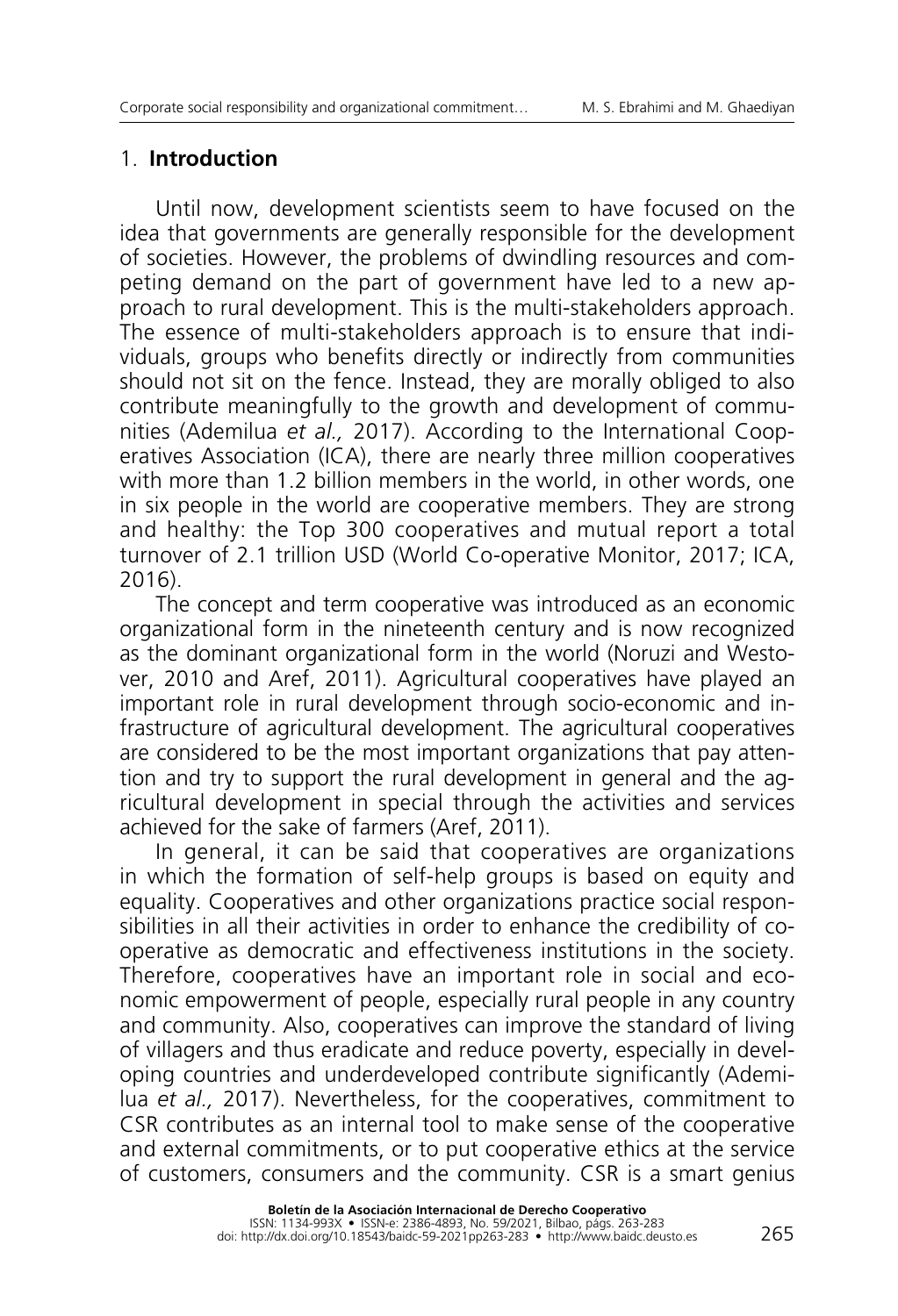business model. Cooperatives are seeking meaning to associate and recreate their social links with consumers. This is part of the evolution of the business model in contributing to the implementation of a responsible approach.

## 2. **Literature review**

The issue of social responsibility and organizational commitment is one of the most important and fundamental issues in the management of organizations and companies. Therefore in the present study, the social responsibilities of agricultural cooperatives as well as organizational commitment in these companies have been examined.

# 2.1. *Corporate social responsibility (CSR)*

The principle of corporate social responsibility (CSR) involves varying definitions, with different sets of goals and complex corporate policies, but most importantly, it is about business acknowledging the fact that it is not divorced from its operating society. The underlying assumption of corporate social responsibility (CSR) is that society and business are interdependent, and each partner must be assured of mutual understanding and responsible behavior (Ademilua *et al.,* 2017). The role of business in shaping the future and making proactive contributions to societal development has been recognized and is also being encouraged by society through assurances of cooperation. Depending on society culture, traditions, and era, understanding of companies' social responsibility might vary (Zukauskas *et al.,* 2018). The results of recent research on corporate social responsibility (CSR) have emphasized to companies that the use of CSR strategy can create and strengthen the necessary resources for development and prosperity in society (Imran *et al.,* 2010).

Pavie (2008) defines social responsibility as a set of voluntary actions that the company must promote, such as improvements in social and environmental conditions, and a company's responses to economic and technical issues and legal requirements to generate social and environmental benefits in addition to financial gains.

Specifically, due to high rate of poverty, infrastructural decay, system failure, illiteracy, inflation, unemployment, low standard of living (Less than one dollar a day) malnutrition, in developing countries, there is a growing interest and concern on how businesses should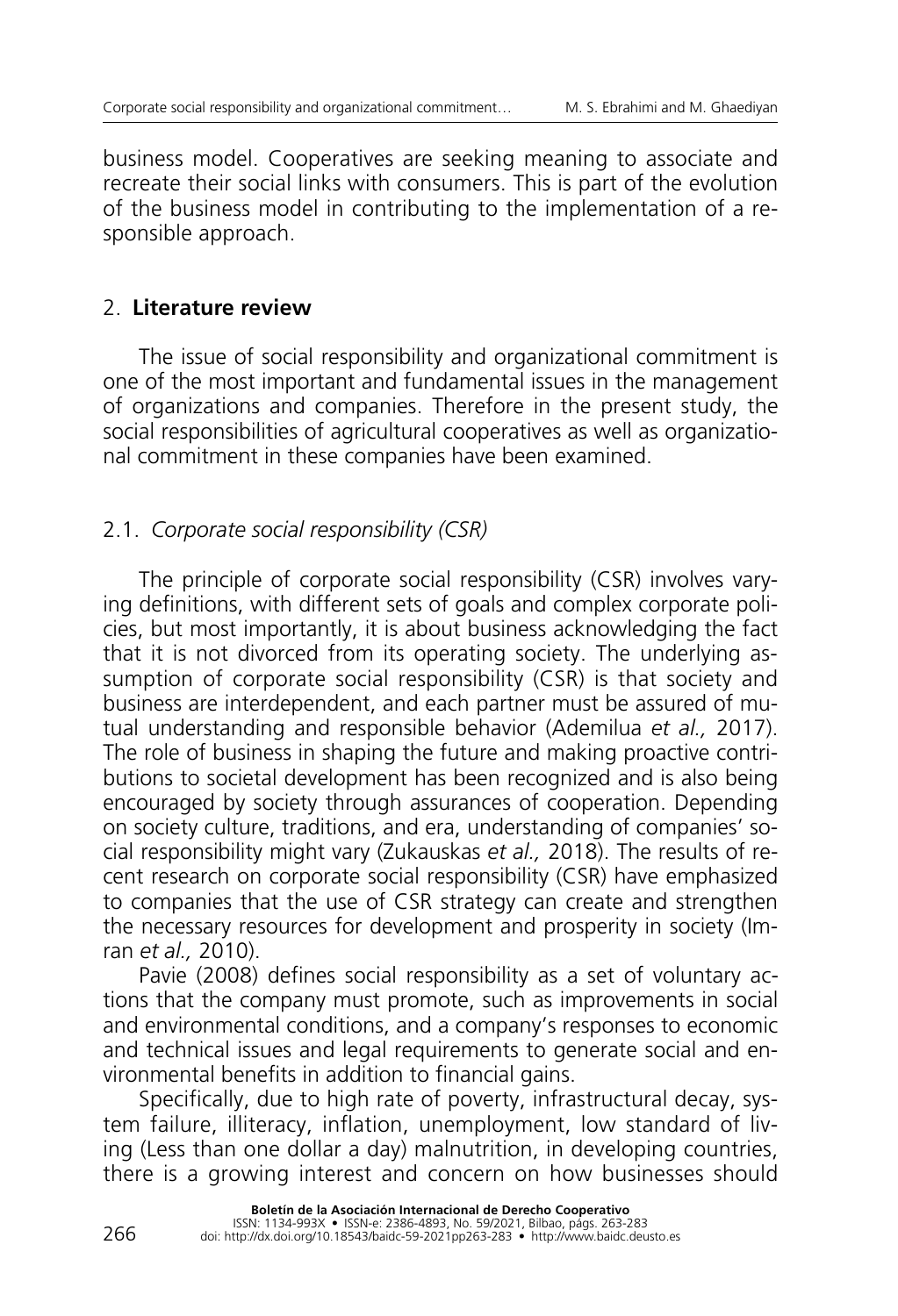take the lead in helping to address and solve societal problem particularly in areas where national government have failed to come up with a solution. Hewer, there is growing pressure on corporate and their business to play an effective role in social issues in the developing countries. Therefore, corporate social responsibility (CSR) is an idea or belief in the field of corporate management that is evolving thematically and tries to use this capacity of cooperatives and companies to have a good impact on society.

It is a veritable platform for contributing to sustainable growth and development in areas where corporations operate. Aside from its usage to solve multifarious problems of developments, it has been discovered that CSR is also one major source of company's sustainability. CSR can help to promote a good image of corporate in the society while corporate can provide the necessary support to the people and the society to achieve the goals of sustainable development. Companies that practice CSR enjoy robust relationship in the communities where they operate. In fact, it has been proved that long time profitability of corporate organizations depends on the extent of their visible CSR activities. (Ademilua *et al.,* 2017). To develop sound relationships with employees organizations are using corporate social responsibility (CSR) as a strategic tool (Imran *et al.,* 2010).

In this study, Carroll (1979) CSR definition will be used as this is one of the more commonly referenced CSR definition (Maignan & Ferrell, 1999; Mattila, 2009; Pomering & Johnson, 2009; Turker, 2009). Carroll defines CSR as "the social responsibility of business encompasses the economic, legal, ethical and discretionary expectations that society has of organizations at a given point in time". As such, CSR dimensions in this study will follow Carroll's Conceptual Model of Corporate Performance (1979) to include: (1) economic responsibility, (2) legal responsibility, (3) ethical responsibility and (4) discretionary responsibility, to gauge employee's views on their organization's CSR practices.

### 1. **FCONOMIC RESPONSIBILITY**

The first corporate responsibility of business is to be a properly functioning economic unit and stay in business (Mattila, 2009). Profitability in the corporate is a fundamental issue and an important criterion for the performance of the sustainability organization. That's why many economic theories dwelled around the topic of profit maximization (Galbreath, 2009). The economic responsibility indicates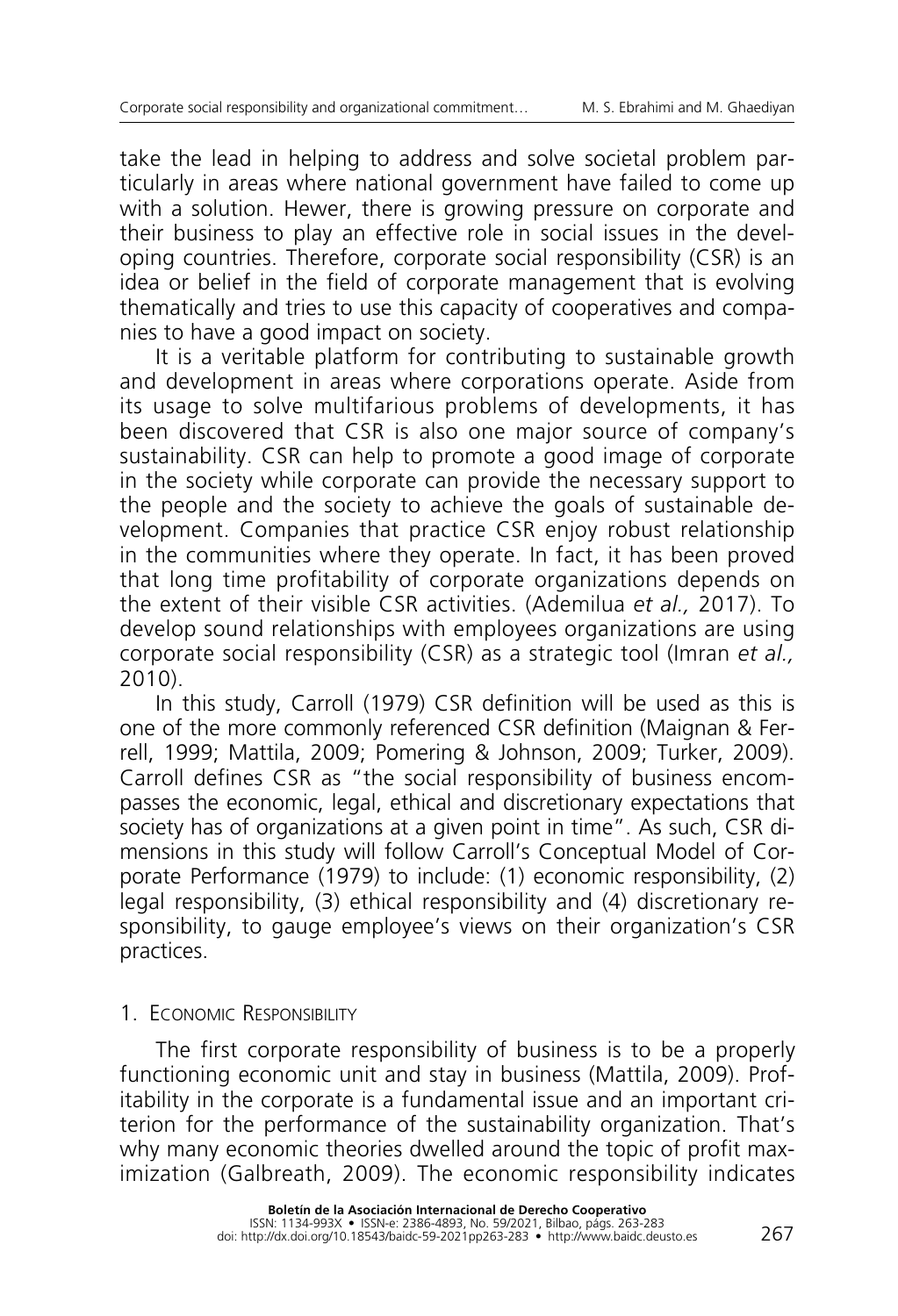that organizations have a duty to be profitable and productive in order to meet the requirements of society in terms of resource utilization and consumption (Collins, 2010).

### 2. Legal Responsibility

Legal responsibilities are the expectation of the society on organization or corporate to abide by the law and 'play by the rules of the game' although this can mean additional cost to organization or corporate. (Mattila, 2009). The legal dimensions of SCR states that each organization must operate legally. Although the economic responsibilities of an organization are important, it should be noted that any attempt to fulfill the financial responsibility of an organization must be based on legal standards and criteria. There is much debate in terms of this legal dimension of the SCR because many experts believe that the underlying reason organizations behave socially responsible or act ethically is to avoid unsavory legal consequences (Collins, 2010).

### **3. ETHICAL RESPONSIBILITY**

Ethical responsibility is where organization or corporate need to do what is right, just and fair even when they are not compelled to by the legal framework (Mattila, 2009). The results of the research showed that organizations with a strong ethical culture not only attract customers, suppliers of employees and high quality investors, but also maintain the loyalty of their customers, which is the ethical dimension of responsibility (Collins, 2010). The ethical dimension of the CSR theory specifies that the obligation of an organization or corporate orbits around a collection of commonly understood unwritten codes and societal norms. These codes and norms are thought to be vital to the enduring success and socially responsible conduct of organizations or corporate (Collins, 2010).

### 4. DISCRETIONARY RESPONSIBILITY

Discretionary responsibility is voluntary activities that are not mandated, not required by law and not even generally expected of businesses in an ethical sense (for example, providing day care center for working mothers and committing to philanthropic donation) (Carroll, 1979). This dimension of corporate social responsibil-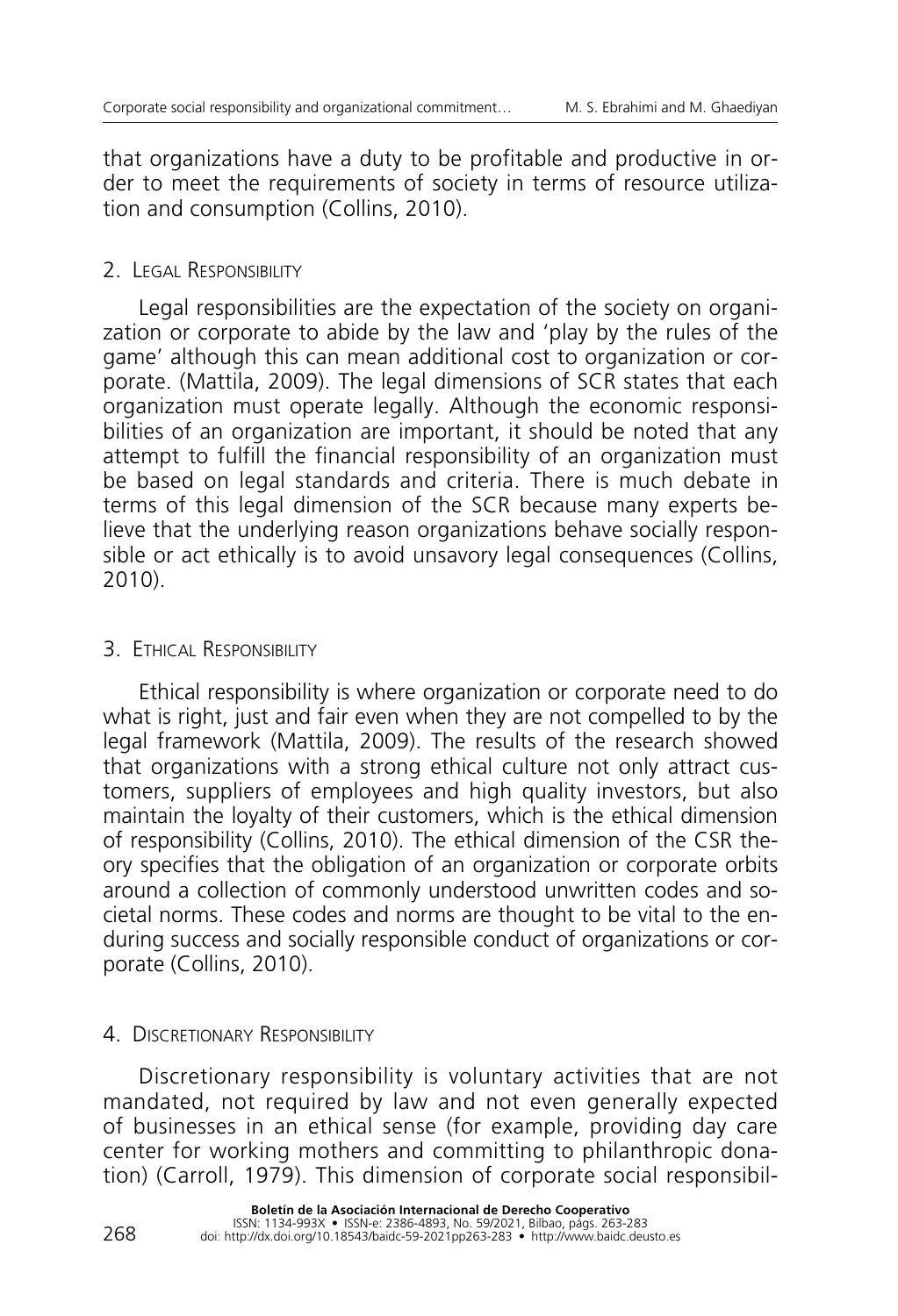ity includes the charitable activities of an organization. The most effective way to explain the Discretionary Orientation probably is best stated as society's expectation for organizations to express their humanitarian philosophy with donations and volunteer-related actions (Collins, 2010).

# 2.2. *Organizational commitment (OC)*

Commitment is "a force that binds an individual to a target (social or non-social) and to a course of action of relevance to that target" (Meyer *et al.*, 2006). Despite the theoretical and practical importance of commitment in an organization, its measurement is difficult (Ademilua *et al.,* 2017). Allen and Meyer (1990) and Meyer and Parfyonova (2010) consider organizational commitment as an attitude of an individual to an organization, which can be an affective attachment to the organization's goals and values (Buchanan, 1974), or an "unconflicted state of internal readiness" (Jussila, Goel, & Tuominen, 2012). Committed employees are considered as critical success factor for any organization (Imran *et al.,* 2010).

Allen and Meyer (1990) conceptualize and measure the commitment in three different components: affective commitment, continuance commitment and normative commitment. Commitment is a multidimensional attitudinal construct. This concept which allows explaining the relationship between an individual with organization or corporate (Meyer *et al.* 2002; Solinger *et al.,* 2008). There are three components to this concept (affective, continuance and normative), (Meyer *et al.* 2002; Cooper-Hakim and Viswesvaran 2005).

- 1. Affective commitment refers to an individual's identification with and involvement in the organization. Members with a strong affective commitment have affective or emotional attachment to the organization and enjoy the membership. They stay within the organization or corporate because they want to do so. In other words, a member's commitment may be "desired": this is the affective component of the concept which corresponds to an emotional attachment, a feeling of belonging and a wish to remain a member of the organization (Barraud-Didier*et al,* 2012).
- 2. Normative commitment is obligation-based and is the result from personal internalization of normative pressures. Individuals with high level of normative commitment believe that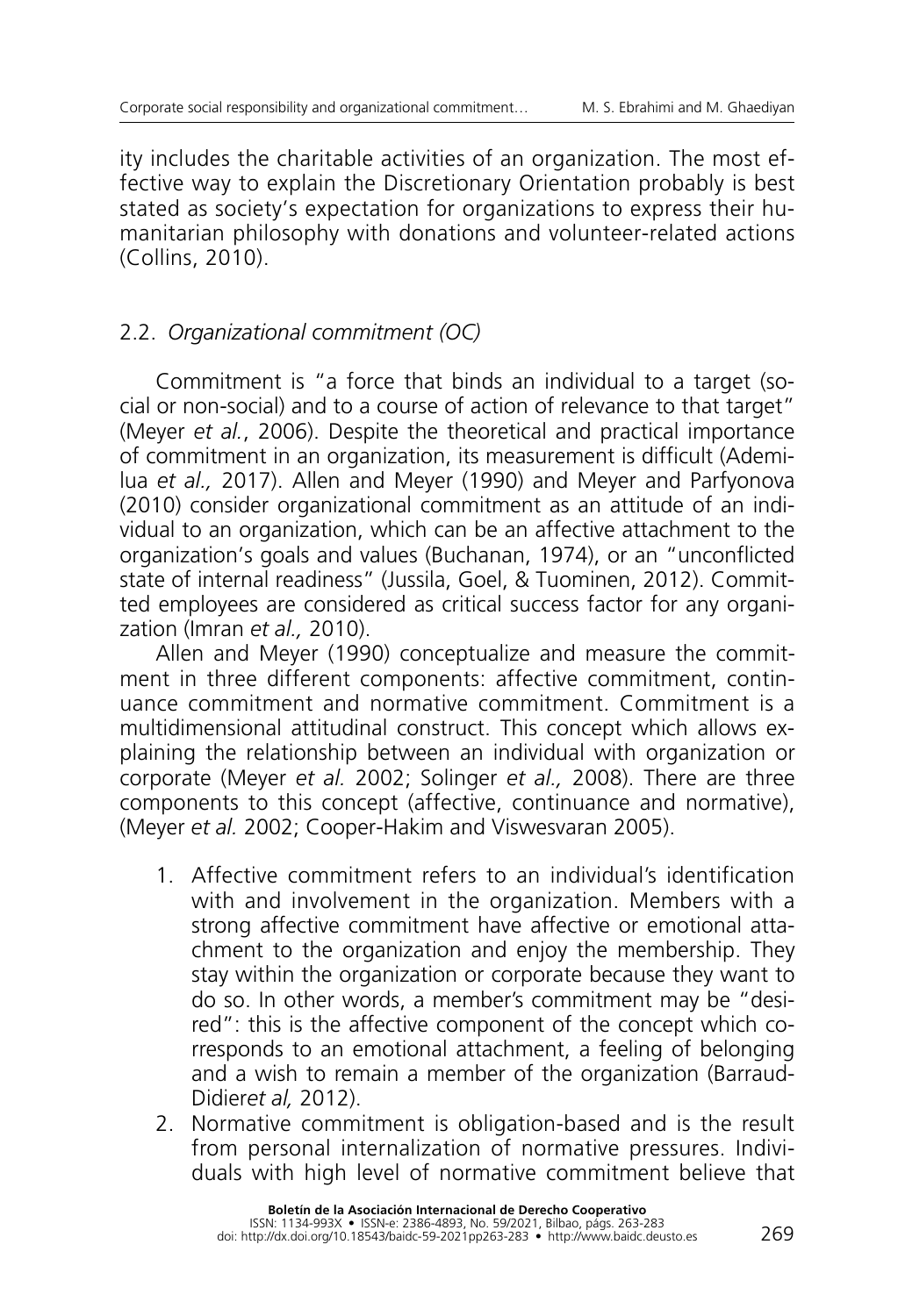staying within an organization is a "right" and moral thing to do. They feel obliged to stay and ought to do so.

3. Continuance commitment reflects that individuals are aware with the costs associated with leaving the organization. Members with high level of continuance commitment stay within the organization because they need to do so. A member may also concede commitment, this can be attributed to mandatory membership because he or she feels that there is no other choice but to remain a member of the cooperative since leaving it would entail costs and the loss of acquired advantages. This is the continuance component of organizational commitment (Barraud-Didier *et al.,* 2012).

The affective component is believed to be an emotional or affective attachment to an organization, so that the strongly committed person identifies with and enjoy the membership of the organization. The normative component in CSR refers to the employees' sense of duty to stay in the organization or corporate. The continuance component in CSR corresponds to a lack of choices other than to remain a member of the organization or corporate when leaving it (Ademilua *et al.,* 2017).

### 2.3. *Research of background*

Zukauskas *et al* (2018) investigated the corporate social responsibility as the organization's commitment against stakeholders. The result of this research emphasis is often in the practice of corporate social responsibility implementation, attention to one or even several very important activities, which shows that the organization has not yet understood the whole concept of social responsibility in all its dimensions and found it valuable and useful. Therefore has not recognized to improve its organizational performance.

Grashus and Su (2018) reviewed the theoretical and empirical literature of cooperatives and examined issues such as members 'attitudes, cooperative performance, ownership, governance, and cooperatives' financial capital. The result of this research showed that cooperative membership is found to positively impact price, yield, input adoption, income, and other indicators of member performance. The results of this study emphasize that the inefficiency of cooperatives is mostly due to increased heterogeneity in the attitudes and goals of members, es-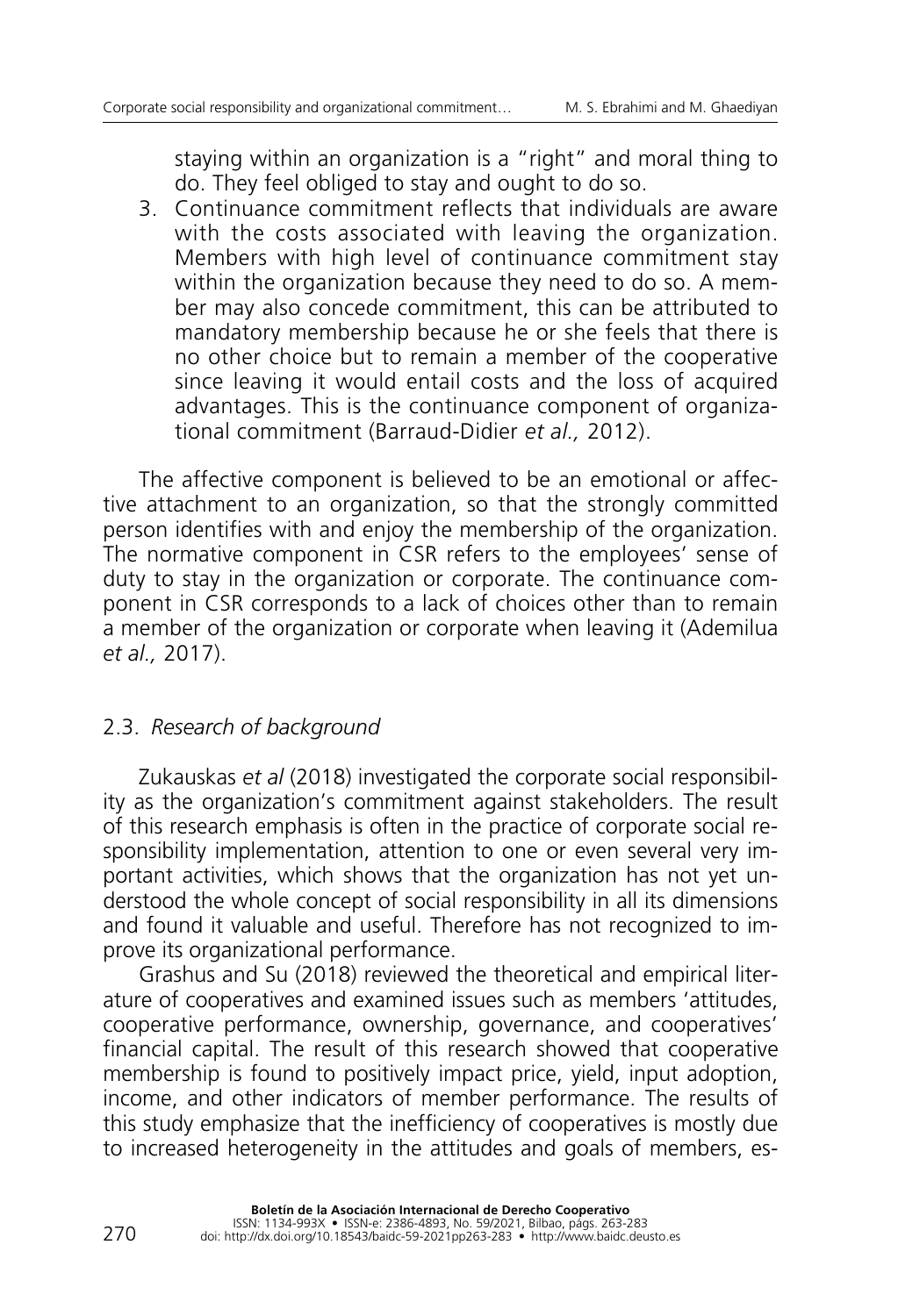pecially in terms of commitment and participation of members in cooperative activities.

Boudlaie *et al* (2018) investigate the impact of corporate social responsibility and internal marketing on employee turnover intentions, considering the mediating role of organizational commitment. The result of this research revealed that the organizational commitment has a negative impact on employee turnover intentions and also the social responsibility has a positive effect on organizational commitment and also, organizational commitment completely mediates the negative impact of social responsibility.

Nguyen and Yves (2017) investigated the impact of the relationship between corporate social responsibility (CSR) and organizational commitment in the service sector in Vietnam. Results from this research showed that the corporate social responsibility has a positive and significant correlation with organizational commitment.

Gharleghi *et al* (2016), examine the effects of corporate social responsibility (CSR) to employees in Iran. Data collected from 209 employees in 45 small-sized enterprises in Iran. The findings of this study showed that the indirect effect of CSR on employees was on employee participation, so that it was effective in performing their creative work, especially through positive work attitudes and reducing their intention to leave of work.

Rabiey and Gholami(2016) studied the impact of social responsibility on organizational commitment. The result of this research emphasis on the importance of social responsibility and respecting it by organizations can have a positive impact on organizational performance so that it can impact on employees' organizational commitment significantly.

Hao (2015) investigated the cooperative member commitment, trust and social pressure in agricultural cooperatives in China. The result of this research indicated that trust is positively and significant associated with three components of member commitment (affective, continuance and normative).

Barraud-Didieret al (2012) explained the participative behavior of farmers-members of agricultural cooperatives (trust and organizational commitment). Results of this research showed that affective commitment had a mediating role in the relationship between trust and participation in the governance of cooperatives, notwithstanding the cognitive or affective nature of trust.

Bortoleto *et al* (2012) studied the undertaken to determine the effect of social responsibility activities on the loyalty of the members. The results of research indicate, first, that use of special-purpose reserves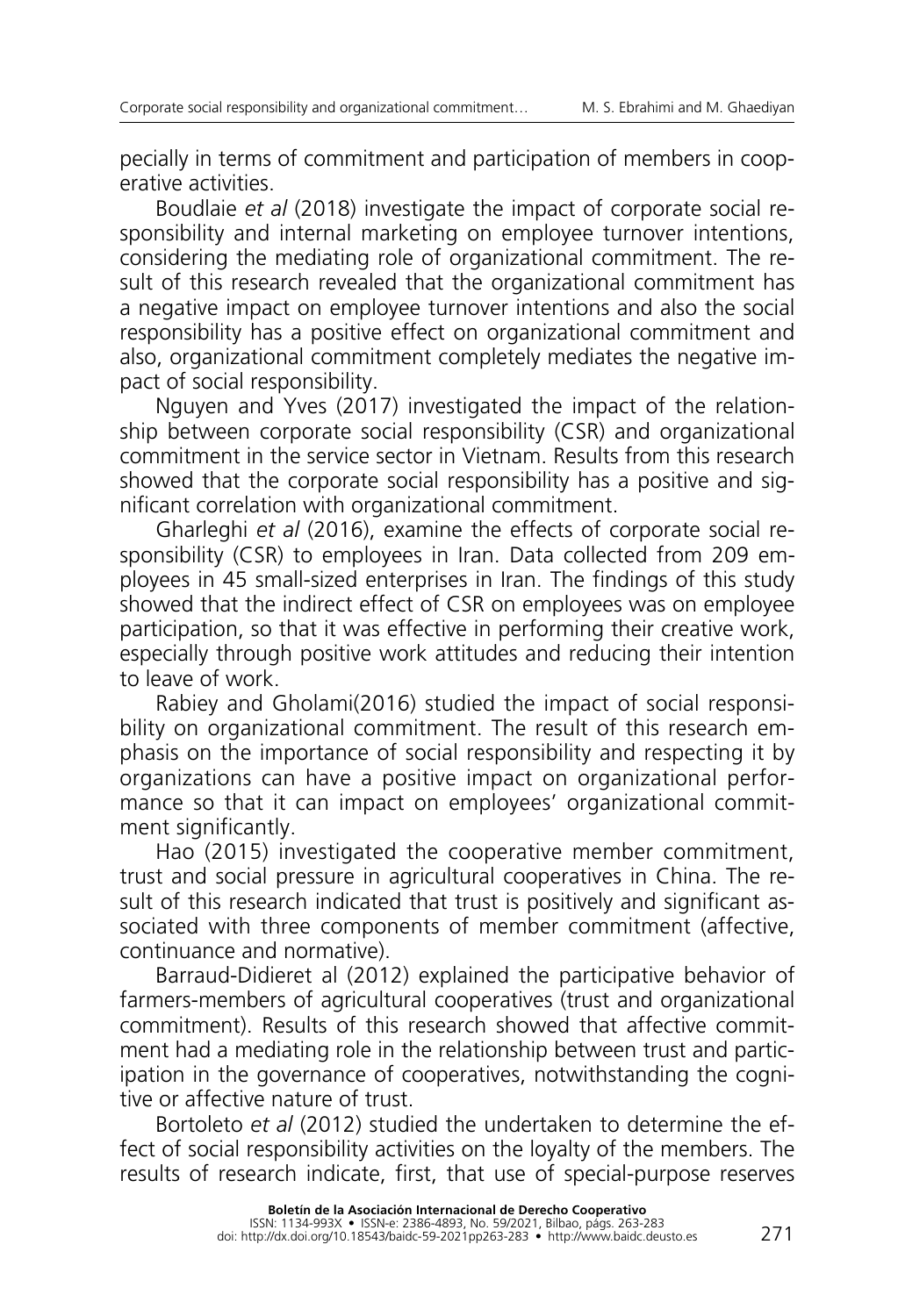for technical, educational and social assistance programs and spending on education and the environment have no significant effect on the loyalty of the cooperative's members. Second, if the cooperative has more capacity to provide quality services to its members, it can be concluded that the level of loyalty of members to cooperatives could be increase.

Imran *et al* (2010), investigated the influence of CSR on employee's organizational commitment and organizational performance in Pakistan. The results of this study showed that there is a positive relationship between CSR actions and organizational commitment of employees, as well as a positive relationship between CSR and organizational performance and in addition a positive relationship between organizational commitment of employees and organizational performance.

# 3. **Methods**

The study's research model is tested through a survey consulting 260 respondents from two groups. One, the members of agricultural cooperatives 210 respondents and group tow, the board of directors of agricultural cooperatives 50 respondents. The method of data collection is using the standard questionnaire of cooperatives social responsibility (CSR) based on the Carol model and organizational commitment (OC) based on the Allen-Meyer model. Data validity was confirmed by Bartlett test and KMO coefficient and its reliability was confirmed by Cronbach's alpha. The statistical population of this study was the agricultural cooperatives with managed by the Rural Cooperative Organization (RCO) in Isfahan Province. The total active of RCO was 116 cooperatives. Based on the Cochran sampling formula with a probability accuracy of over 90%, 53 cooperatives were selected. Instead the selections of each board of directors, 2 to 3 members of the cooperative were randomly selected as the second respondent society. We did face-to-face interviews with the chairperson or other officials involved in cooperative management. Data about the cooperative (e.g. number of members, initiation) and members (e.g. household and farm characteristics, such as age, education, farm size and asset investments, and attitude towards cooperatives and their colleagues) were also collected.

Following the more recent organizational commitment literature (Cechin *et al.*, 2013; Solinger, Van Olffen, & Roe, 2008), member com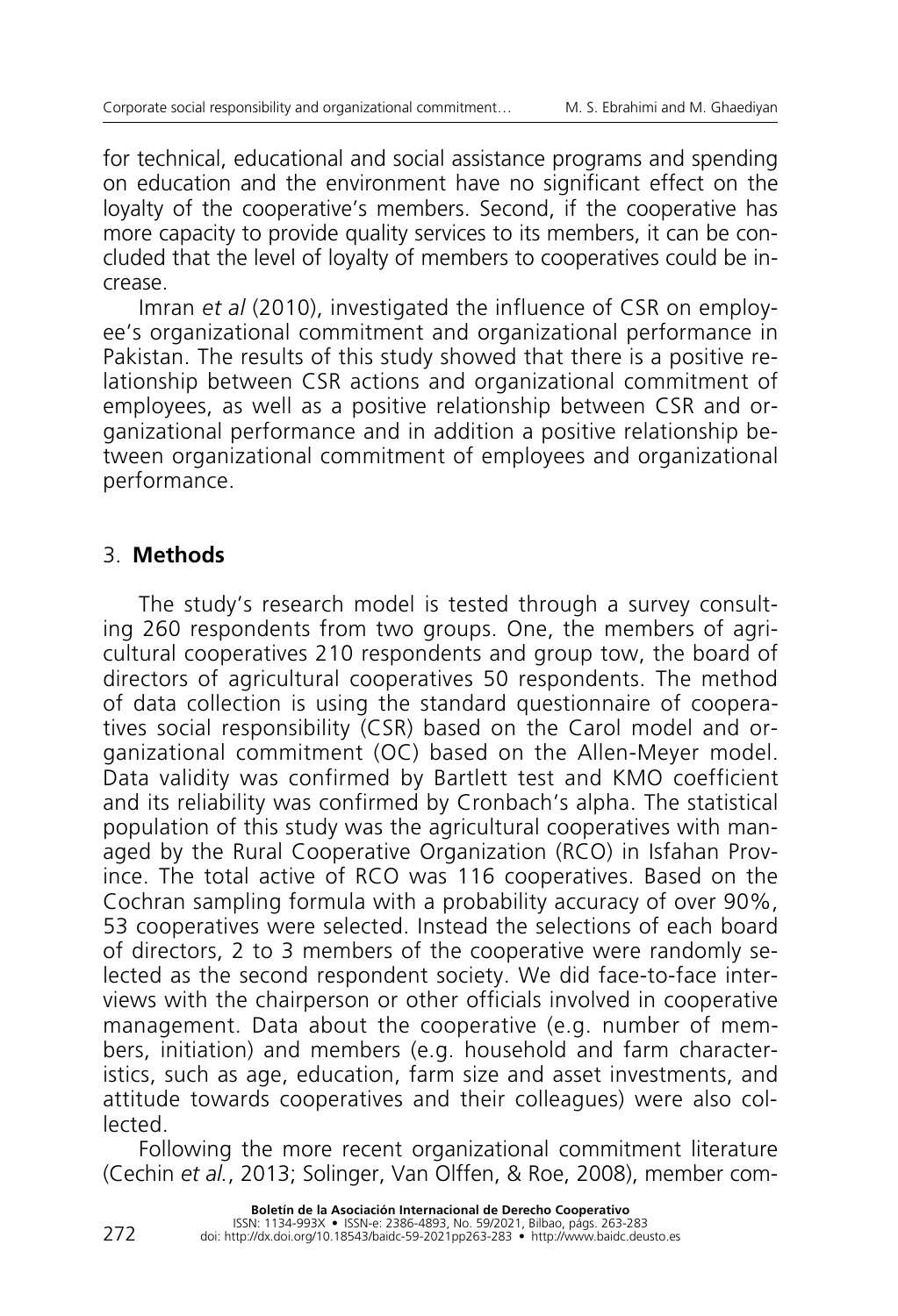mitment is defined as members' attitudinal commitment to the organization (cooperative). Our measurement is based on the well-established three-component model by Allen and Meyer (1990) and Meyer *et al.* (2002).

To measure this specific dimension of corporate social responsibility, we relied on the scale recently developed by Carol. To measure this specific dimension of organizational commitment, we relied on the scale recently developed by Allen-Meyer. For measuring CSR and OC, we adopted from on a 5-point Likert scale (1= strongly disagree and 5= strongly agree). The resulting instrument yielded 24 separate cooperative social responsibility constructs measuring the four bases of economic, legal, ethical and discretionary responsibility. Also the resulting instrument yielded 18 separate commitment constructs measuring the three bases of affective, continuance, and normative commitment. The following three items are examples of the modification: (1) "I feel emotionally attached to my cooperative" (Affective Commitment); (2) "I think I have too few alternatives to consider leaving my cooperative." (Continuance Commitment); and (3) "Jumping from this co-op to other organization seems unethical to me." (Normative commitment). All coefficient alphas are above 0.70. Cronbach's alpha coefficient for CSR was 0.844 and foe OC was 0.758. These alphas are acceptable given the early stages of research with these constructs. A confirmatory factor analysis supports these measures and is discussed in the results section.

### 4. **Results**

One of the most important principles of cooperatives is the principle of intervention and free participation of members in cooperatives. Therefore, one of the most important questions in the present study was what are the goals or motivations of the members to join the cooperative? (Goal of members to cooperative membership). The results of research showed that about 44% of respondents join the cooperative membership with the aim of buying inputs and selling their products. Also about 27% of respondents to aim of cooperation and group work join the cooperative membership. The results of research showed that about 11% of respondents said they were forced to join a cooperative.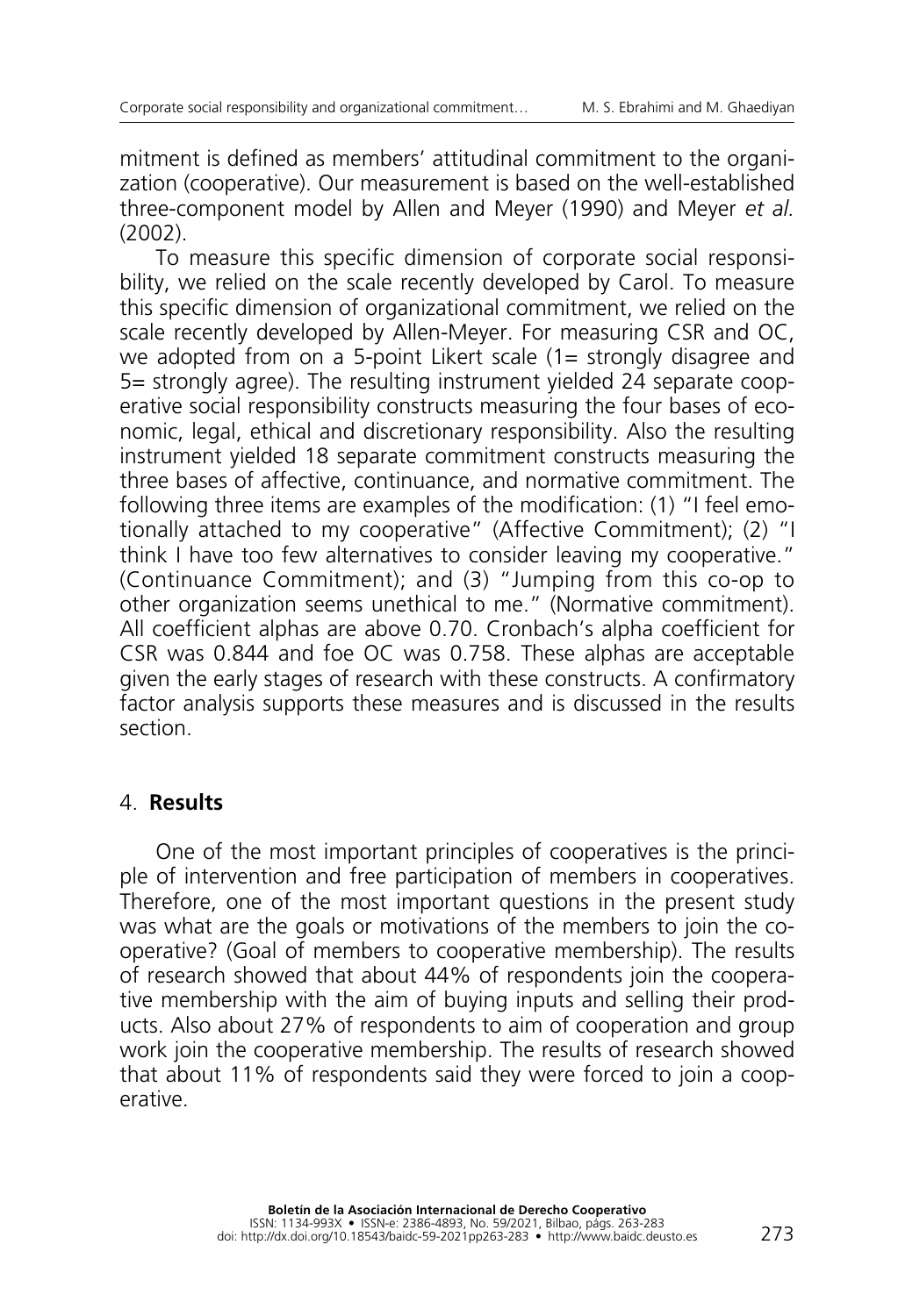| Goal of membership    | Frequency | Percent | Cumulative<br>percentage | <b>Statistics</b> |
|-----------------------|-----------|---------|--------------------------|-------------------|
| Selling the products  | 10        | 9.5     | 9.5                      | Mod: Buying       |
| Buying inputs         | 35        | 32.9    | 42.4                     | inputs            |
| Interest              | 24        | 22 Z    | 65.1                     |                   |
| Mandatory membership  | 11        | 10.5    | 75.6                     |                   |
| Interference of goals | 26        | 24.4    | 100                      |                   |

Table 1 Goal of members to cooperative membership

The results of research showed that members have evaluated the average cooperative social responsibility of 53%. The members' viewpoint, the highest social responsibility of the cooperative was in the legal dimension (60%) and the lowest was in the discretionary dimension (45%) in based on the Carol model.

| Dimensions of cooperative social responsibility (CSR) in based on the Carol model |       |        |       |  |
|-----------------------------------------------------------------------------------|-------|--------|-------|--|
| Dimensions                                                                        | Mean  | Sd     | C.V   |  |
| Economic                                                                          | 52.63 | 17.003 | 0.323 |  |
| Legal                                                                             | 60.28 | 21.637 | 0.359 |  |
| Ethical                                                                           | 53.22 | 19.820 | 0.372 |  |
| Discretionary                                                                     | 44.82 | 22.349 | 0.499 |  |
| <b>CSR</b>                                                                        | 52.74 | 16.579 | 0.315 |  |

Table 2

The research results show that the organizational commitment index of managers is nearly of 47%. This level of organizational commitment of employees was below average. Organizational commitment includes three components: continuous, emotional and normative commitment. Only in the normative commitment component, the level of employee commitment has been reported as average (50%).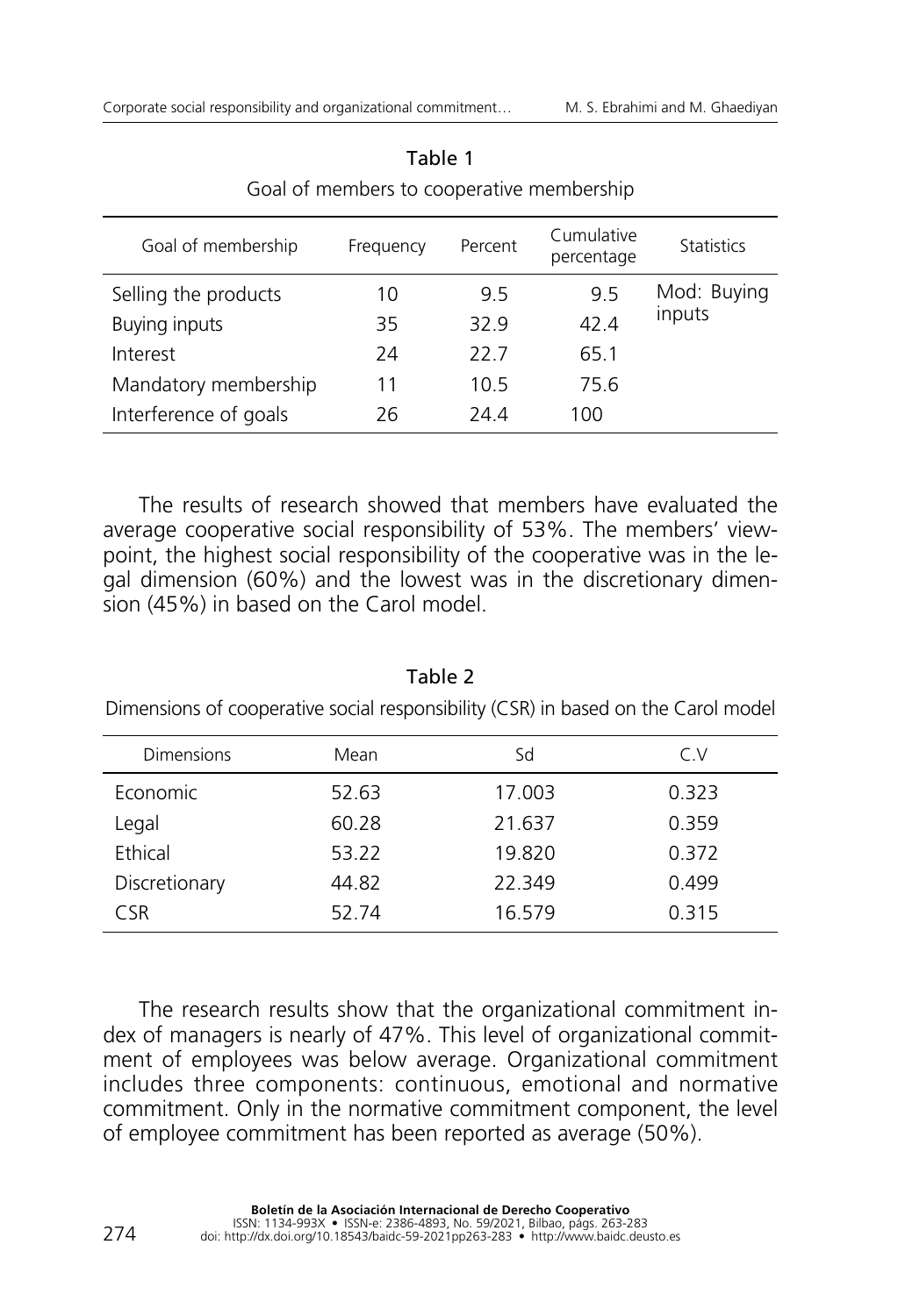| <b>Dimensions</b> | Mean  | Sd     | C.V   |  |
|-------------------|-------|--------|-------|--|
| Continuous        | 46.99 | 12.016 | 0.256 |  |
| Emotional         | 44.74 | 12.167 | 0.272 |  |
| <b>Normative</b>  | 50.36 | 10.164 | 0.202 |  |
| ററ                | 47.36 | 8.294  | 0.175 |  |

Table 3 Dimensions of organizational commitment index (OC).

Also the result of cluster analysis in board of director's organizational commitment showed that the variables such as: level of education, management experience and belief in the non-interference of other institutions in cooperative management, predicts the board of directors organizational commitment behavior in separating into two strong and weak the OC.

### Table 4

Analytical diagnostic function in the distinguishing variables of classes of committed and non-committed groups (Stepwise)

| Variables                               | Wilk's<br>Lambda |       | df1 | df2 | sig   |
|-----------------------------------------|------------------|-------|-----|-----|-------|
| Level of education                      | 0.918            | 4.096 |     | 46  | 0.049 |
| Management experience                   | 0.810            | 5.286 |     | 46  | 0.009 |
| Belief in cooperative in-<br>dependence | 0.730            | 5.434 |     | 46  | 0.003 |

In the general model, the focal correlation coefficient is equal to 0.520. Therefore, it can be said that 52% of the changes in the organizational commitment variable of the individuals under study are explained by these three variables.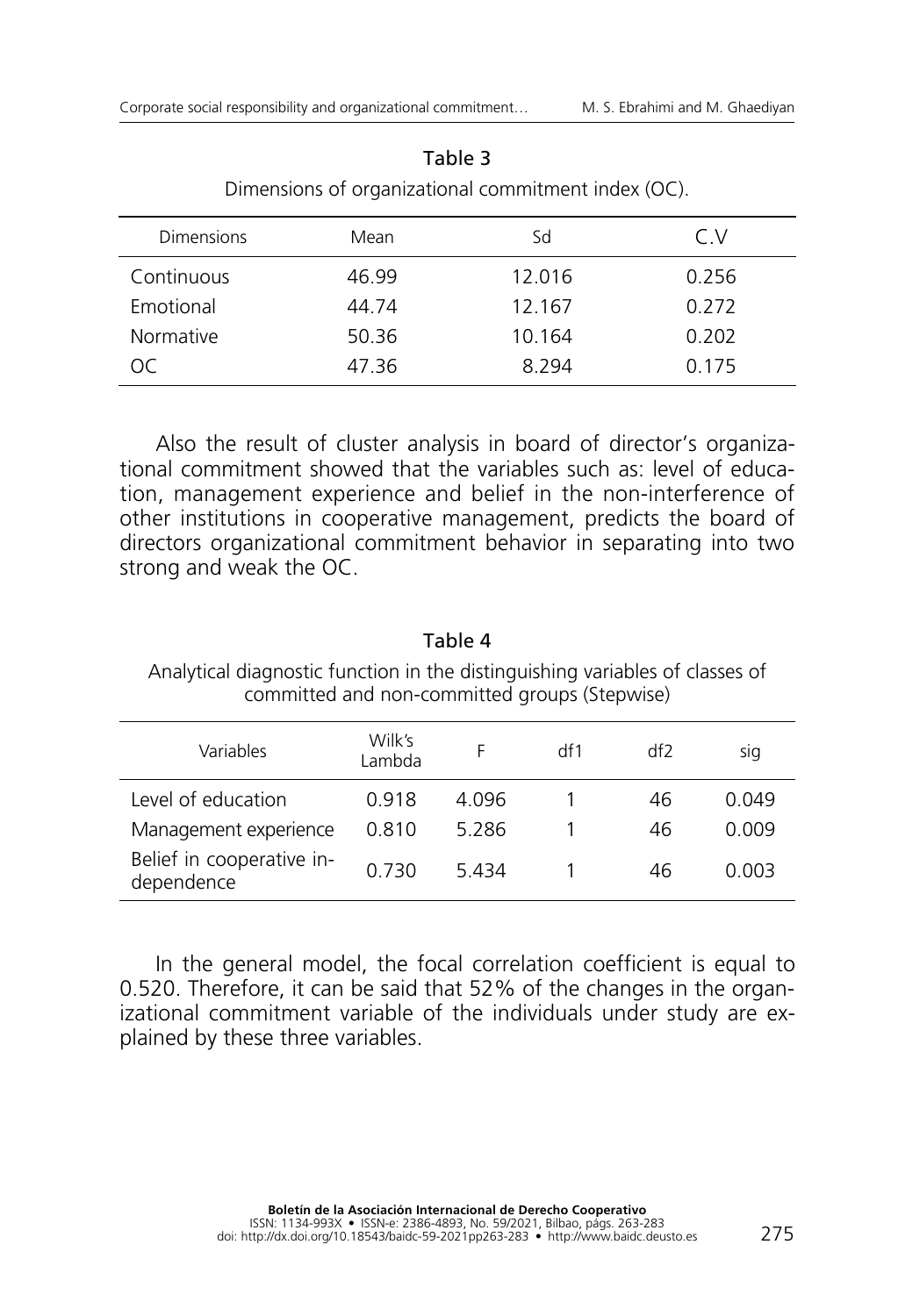| Eigenvalue             | 0.370  |
|------------------------|--------|
| Percentage of variance | 100    |
| Cumulative percentage  | 100    |
| Canonical correlation  | 0.520  |
| Wilks' Lambda          | 0.730  |
| Chi-square             | 14.024 |
| df                     | 3      |
| P-value                | 0 003  |

#### Table 5

Canonical correlation and Wilkes lambda for the model

The variables of manager's education level, management background and belief in cooperative independence had the highest standard coefficient and this shows the importance of these variables in predicting the behavior of committed managers and separating them from non-committed managers in rural cooperatives.

Variables Standard coefficients Non-standard coefficients Constant – –4.544 Level of education and the control of the control of the control of the control of the control of the control o Management experience  $0.788$  0.089 0.616 0.533 Belief in cooperative independence

Table 6 Standard and non-standard coefficients of Canonical detection function

 $Z =$  Constant +  $W_1X_1 + W_2X_2 + W_3X_3 + ... + W_nX_n$ 

 $Z = -4.544 + 1.113$  (Level of education) + 0.089 (Management experience) + 0.533 (Belief in cooperative independence)

Also, the research findings show that this model correctly classifies 76.58% of managers with high organizational commitment and 71% of managers with low organizational commitment (non-committed to cooperatives.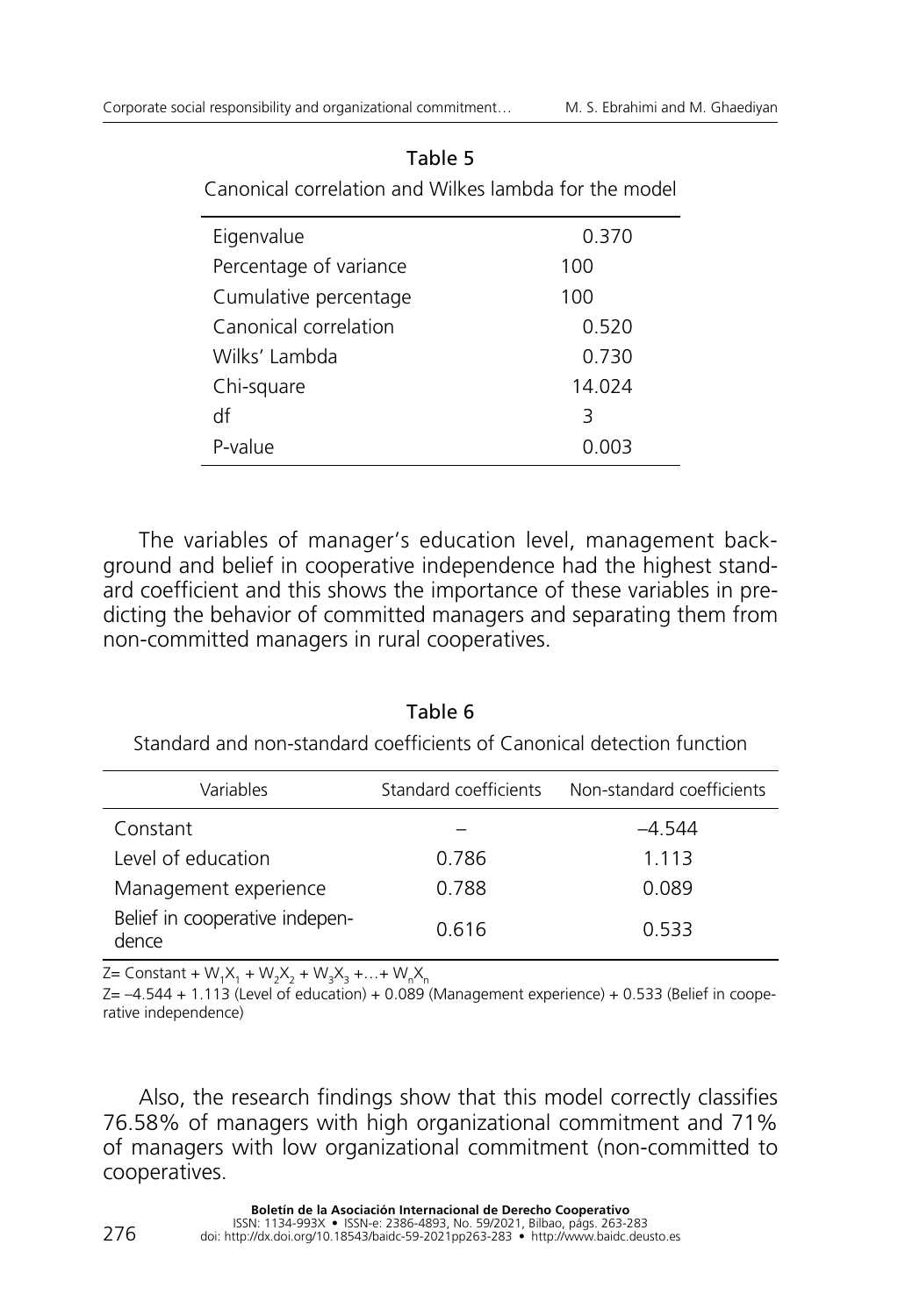| Classification                     | G,      | G <sub>2</sub> | Total | Accuracy of |
|------------------------------------|---------|----------------|-------|-------------|
|                                    |         | Frequency      |       | segregation |
| Committed to<br>organization       | 20      | 9              | 29    |             |
| Uncommitted to<br>the organization | 5       | 16             | 21    |             |
|                                    | Percent |                |       |             |
| Committed to<br>organization       | 69      | 31             |       |             |
| Uncommitted to<br>the organization | 23.8    | 76.2           |       | 72          |

#### Table 7

Classification results to determine the accuracy of segregation

The results of cluster analysis in the field of members 'perception of cooperative social responsibility showed that the four variables such as: performance satisfaction, members participation in cooperative meetings, age and purpose of membership, predicts the members' behavior in separating the cooperative into two groups with strong and weak the CSR.

### Table 8

Analytical diagnostic function in the distinguishing variables of classes of CSR

| Variables            | Wilk's Lambda Chi-square df1 df2 |        |  | <b>SIQ</b> |
|----------------------|----------------------------------|--------|--|------------|
| The general equation | 0.598                            | 38.350 |  | 0.002      |

In the general model, the focal correlation coefficient is equal to 0.598. Therefore, it can be said that 60% of the changes in the cooperative social responsibility variable of the individuals under study are explained by these variables.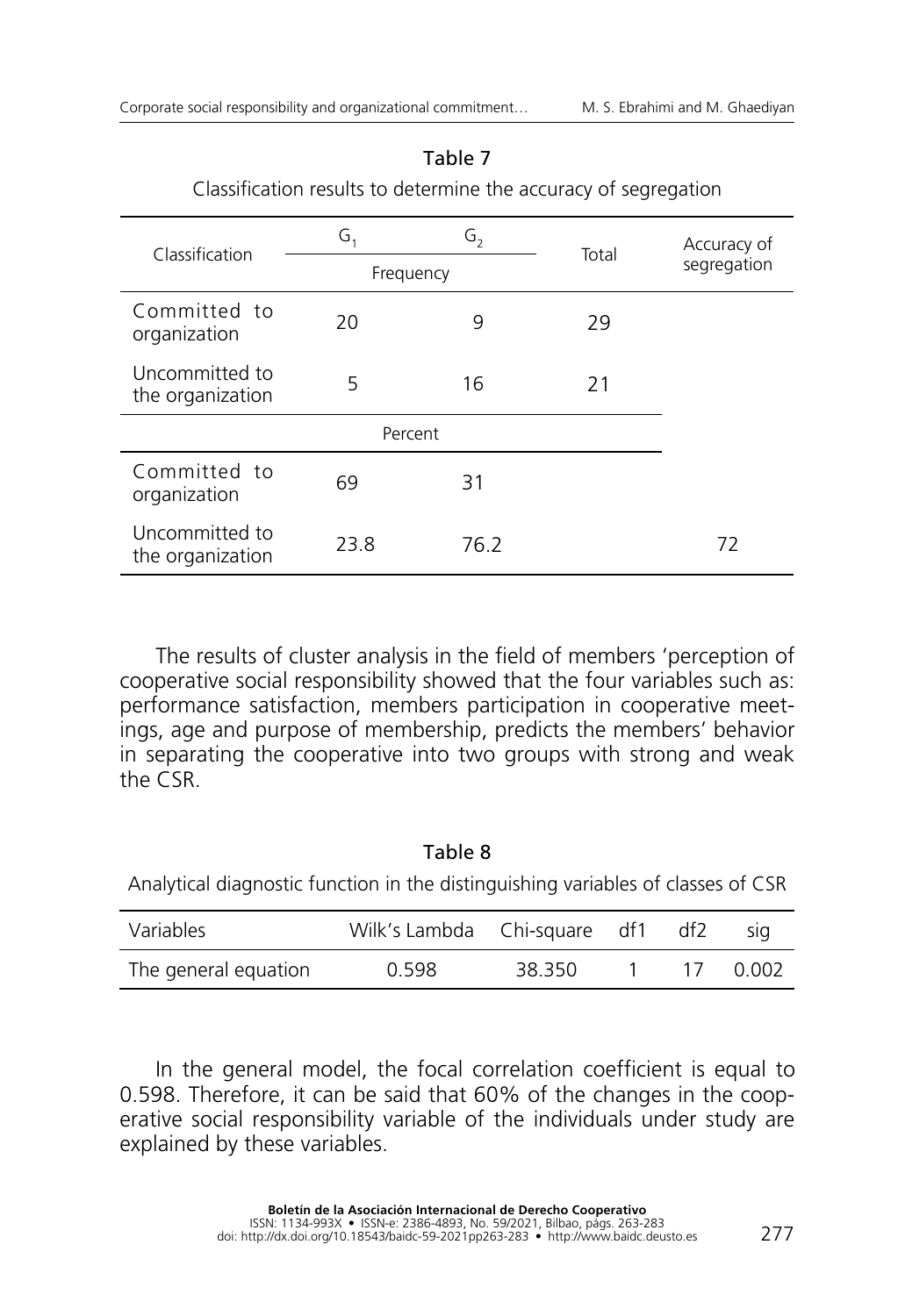| Canonical correlation and Wilkes lambda for the model |       |  |  |
|-------------------------------------------------------|-------|--|--|
| Eigenvalue                                            | 0.673 |  |  |
| Percentage of variance                                | 100   |  |  |
| Cumulative percentage                                 | 100   |  |  |
| Canonical correlation                                 | 0.634 |  |  |
| Wilks' Lambda                                         | 0.598 |  |  |
| Chi-square                                            | 38.35 |  |  |
| df                                                    | 17    |  |  |
| P-value                                               | 0.002 |  |  |

#### Table 9

The variables of manager's education level, management background and belief in cooperative independence had the highest standard coefficient and this shows the importance of these variables in predicting the behavior of committed managers and separating them from non-committed managers in rural cooperatives.

| Variables                                  | Standard<br>coefficients | Non-standard<br>coefficients |
|--------------------------------------------|--------------------------|------------------------------|
| Constant                                   |                          | $-5.718$                     |
| Age                                        | 0.693                    | 0.048                        |
| Sex                                        | $-0.006$                 | $-0.024$                     |
| Level of education                         | 0.047                    | 0.049                        |
| Agricultural experience                    | 0.047                    | 0.003                        |
| The amount of capital                      | $-0.115$                 | $-0.015$                     |
| Cooperative membership experience          | $-0.018$                 | $-0.002$                     |
| The purpose of membership                  | 0.347                    | 0.010                        |
| Belief in cooperative independence         | 0.146                    | 0.141                        |
| Attending in cooperative meetings          | 0.325                    | 0.310                        |
| Membership satisfaction in the cooperative | 0.711                    | 0.992                        |

Table 10

Standard and non-standard coefficients of Canonical detection function

 $Z =$  Constant + W<sub>1</sub>X<sub>1</sub> + W<sub>2</sub>X<sub>2</sub> + W<sub>3</sub>X<sub>3</sub> +…+ W<sub>n</sub>X<sub>n</sub>

Z= -5.718 + 0.048 (Age) - 0.024 (Sex) + 0.049 (Level of education) + 0.003 (Agricultural experience) - 0.015 (The amount of capital) - 0.002 (Cooperative membership experience) + 0.010 (The purpose of membership) + 0141 (Belief in cooperative independence) + 0.310 (Attending in cooperative meetings) + 0.992 (Membership satisfaction in the cooperative)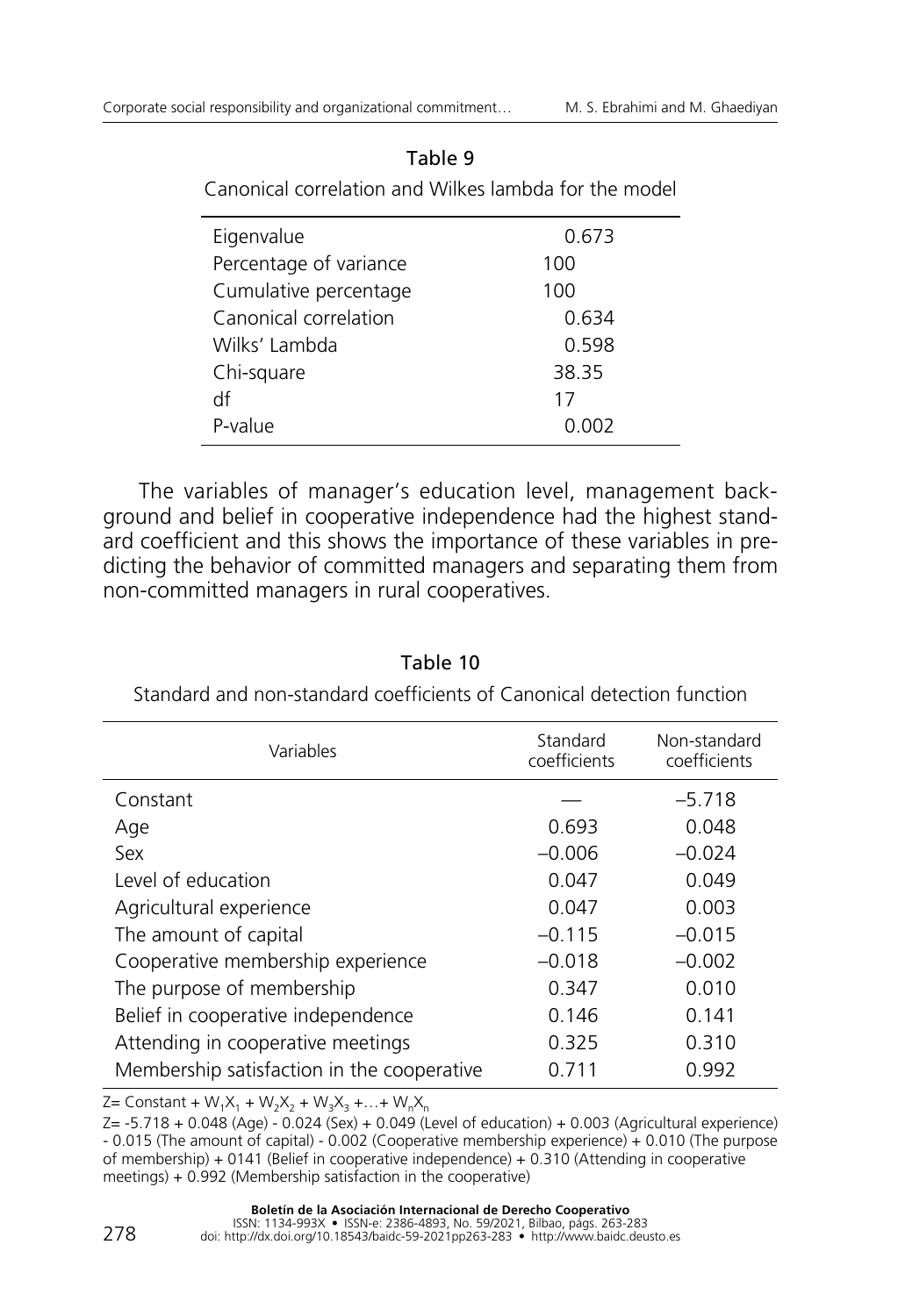The variables such as: membership satisfaction in the cooperative, attending in cooperative meetings and belief in cooperative independence had showed the highest standard coefficient and importance of these variables in predicting the cooperative social responsibility in rural cooperatives.

| Classification                          | G,      | G,        | Total | Accuracy of |
|-----------------------------------------|---------|-----------|-------|-------------|
|                                         |         | Frequency |       | segregation |
| Cooperative with<br>high responsibility | 30      | 7         | 37    |             |
| Cooperative with<br>low responsibility  | 7       | 41        | 48    |             |
|                                         | Percent |           |       |             |
| Cooperative with<br>high responsibility | 81.1    | 18.9      |       |             |
| Cooperative with<br>low responsibility  | 14.6    | 85.4      |       | 83.5        |

# Table 11 Classification results to determine the accuracy of segregation

Also, the research findings show that this model correctly classifies 81% of rural cooperatives with high cooperative social responsibility and 85% of rural cooperatives with low cooperative social responsibility.

# 5. **Discussion**

By studying agricultural cooperatives in Iran, it can be seen that these cooperatives have been created as a result of structural changes in Iran in the 1940s in the name of general land reform to be a suitable alternative for farm management in the absence of large owners. Most of these cooperatives were created by the government and the membership of farmers in them was mandatory and therefore there was no motivation to empower them. Although farmers have a long history of cooperative membership, their membership is not active membership and therefore does not participate much in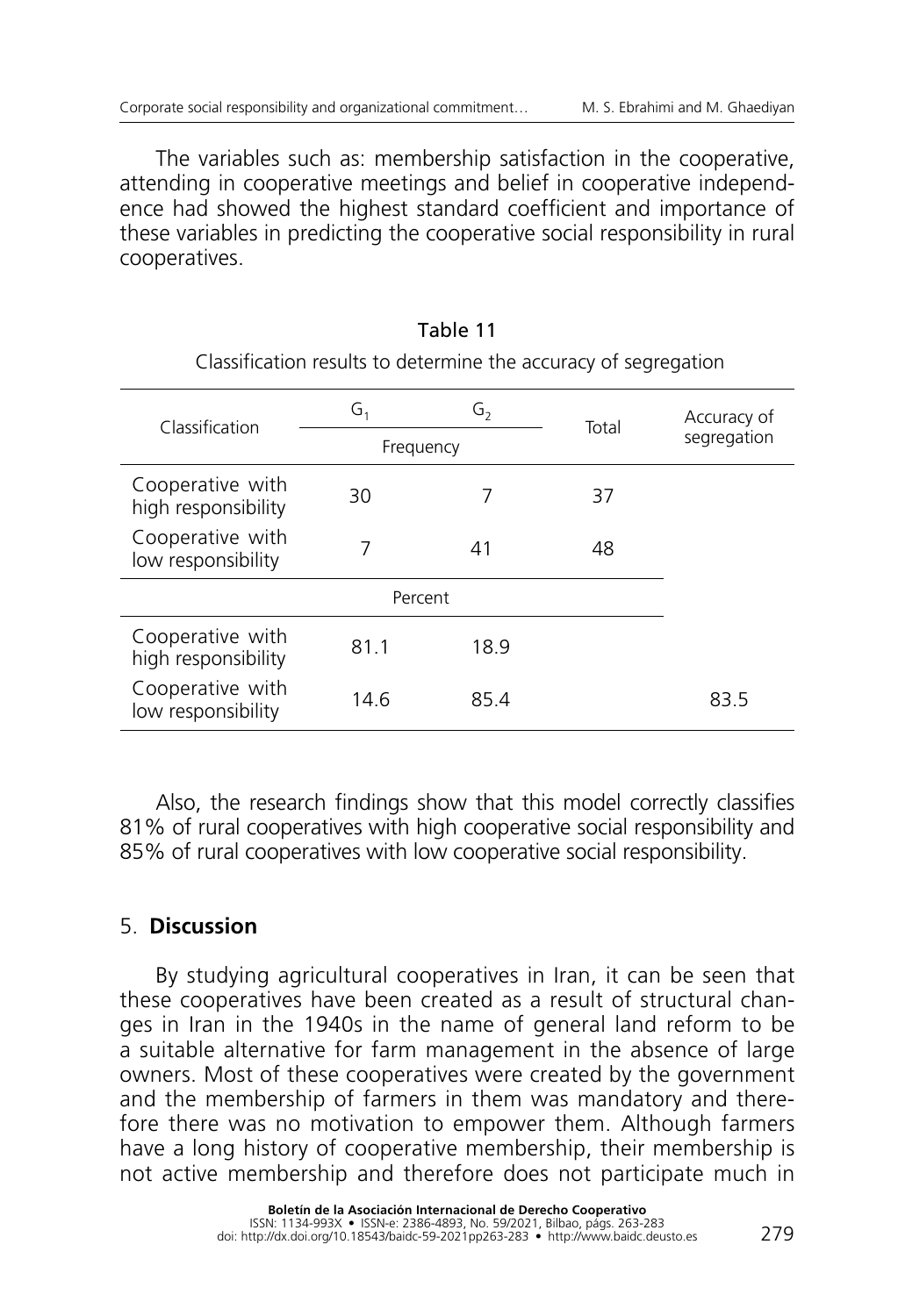cooperative management and as the results show, they do not participate much even in the meetings of the General Assembly of Cooperatives. Managers of agricultural cooperatives are also people who do not have a proper organizational commitment and therefore have not been able to create an important issue of social responsibility in cooperatives, and in principle, cooperative members do not have this demand from cooperative management due to lack of motivation. The results showed that organizational commitment as an important component in the management of cooperatives depends on the behavior of members, especially their belief in the ability to manage cooperatives independently of the government. These findings are consistent with those of recent studies that found a significant and positive relationship between affective commitment and member's favorable behavior towards the organization (Boudlaie *et al.,* 2018., Rabiey and Gholami, 2016. Peng and Chiu, 2010 and Rezaiean *et al.,* 2010). Therefore, if we want to have successful agricultural cooperatives, our cooperatives must be responsible. It seems that in evaluating agricultural cooperatives, the concept of social responsibility and its four dimensions is not seen and evaluated, so it is suggested in order to make cooperatives more efficient. Agriculture, the concept of corporate social responsibility and of courses its quantitative indicators and criteria as one of the most important areas for evaluating cooperatives to be successful and unsuccessful and designed. We encourage the directors of cooperatives to create the conditions which generate cooperatives' social responsibility because this is a source of affective attachment and favorable behaviors for members of cooperative.

# 6. **References**

- Ademilua, V.A., Sule, L.A and Adeyeye, A. 2017. "Cooperative Societies and Corporate Social Responsibilities (CSR) Opportunities for Rural Developments in Africa". *Journal of Culture, Society and Development*. 30: 10-14.
- AREF, F. 2011. "Agricultural Cooperatives for Agricultural Development in Iran". *Life Science Journal*. 8: 82-85.
- BARRAUD-DIDIER, V., Henninger, M. and El Akremi, A. 2012. "The Relationship Between Members' Trust and Participation in the Governance of Cooperatives: The Role of Organizational Commitment". *International Food and Agribusiness Management Review* 15(1):1-24.
- BORTOLETO, F., Rogério, D and Costa, D. 2012. "The Importance of Cooperatives' Corporate Social Responsibility to the Loyalty of Members". *Journal of Rural Co-operation*. 40. 198-216.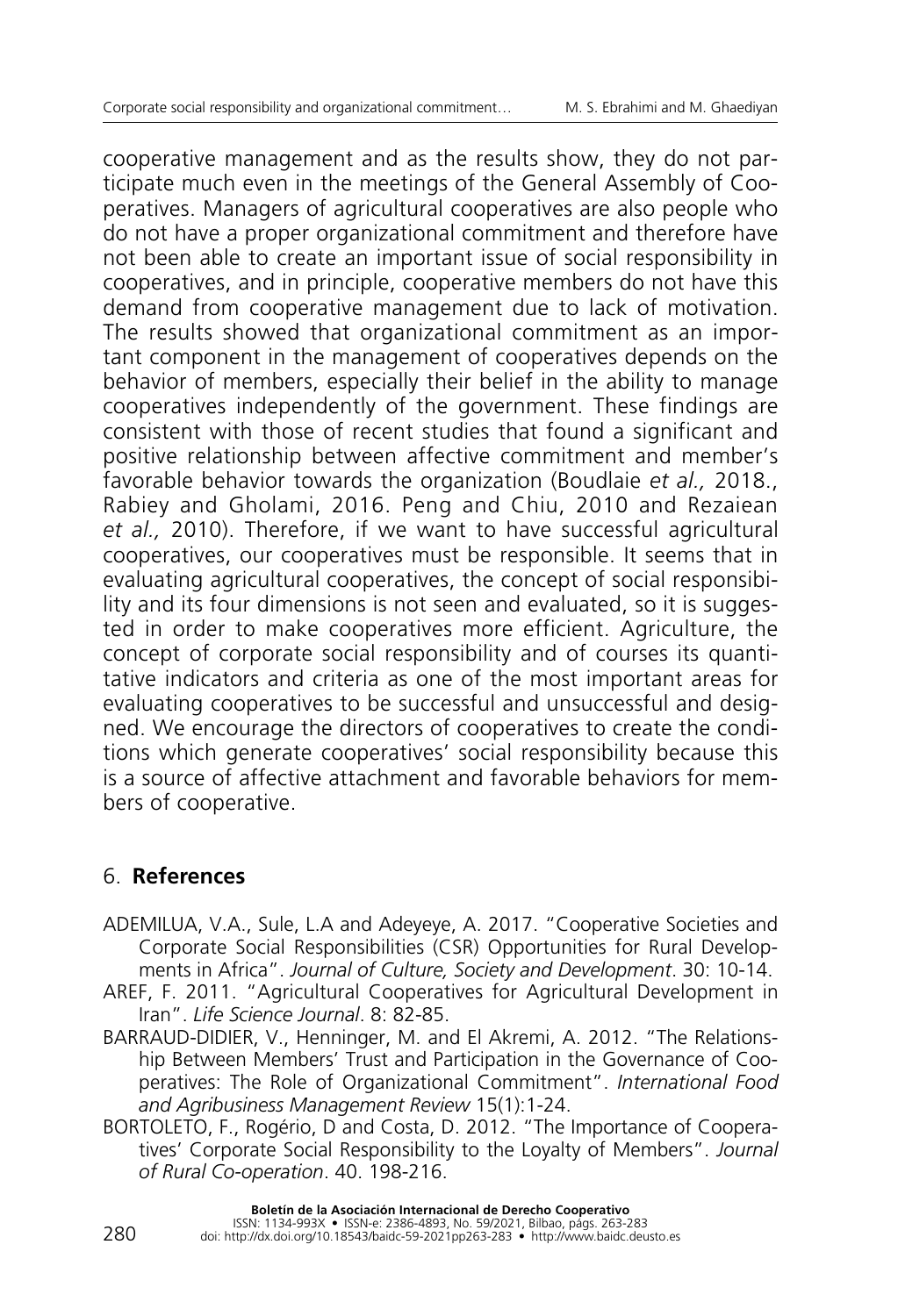- BOUDLAIE, H., [Boghosian,](http://barresybazargani.itsr.ir/?_action=article&au=205299&_au=albert++boghosian&lang=en) A and Panjali, H.M. 2018. The impact of corporate social responsibility and internal marketing on employee turnover intentions with the mediating role of organizational commitment, 15(4): 29-44.
- Buang, Mokhtaruddin, y Asnarulkhadi Abu Samah. 2020. «Systematic review of factors influencing the effectiveness of the co-operative board». *REVESCO. Revista de Estudios Cooperativos* 136, n.º noviembre: e71855. <https://doi.org/10.5209/reve.71855>
- Cechin, A., Bijman, J., Pascucci, S., and Omta, O. 2013. "Decomposing the Member Relationship in Agricultural Cooperatives: Implications for Commitment". *Agribusiness*, 29(1), 39-61. doi:10.1002/agr.21321.
- Collins, S. 2010. "Corporate Social Responsibility and the Future Healthcare Manager". *The Health Care Manager* 29( 4): 339-345. doi:10.1097/ HCM.0b013e3181fa050e.
- Colom Gorgues, Antonio, Pilar Cos Sánchez, and Rosa M. Florensa Guiu. 2019. "Agri-food cooperatives in Europe. Dimension, governance and BCG analysis of cooperative societies TOP25 of the EU-28 and TOP10 in Spain". *REVESCO. Revista de Estudios Cooperativos* 130, n.º March: 73- 98. <https://doi.org/10.5209/REVE.62811>
- Cooper-Hakim, A and Chockalingam V. 2005. "The construct of work commitment: testing an integrative framework". *Psychological Bulletin* 131(2): 241-259.
- GALBREATH, J. 2009. "Building corporate social responsibility into strategy", *[European Business Review](https://www.emerald.com/insight/publication/issn/0955-534X)*, Vol. 21 No. 2, pp. 109-127. [https://doi.](https://doi.org/10.1108/09555340910940123) [org/10.1108/09555340910940123](https://doi.org/10.1108/09555340910940123)
- GALBREATH, J. 2006. "Corporate social responsibility strategy: Strategic options, global considerations". *Corporate Governance: The international journal of business in society*. 6. 10.1108/14720700610655178.
- GHARLEGHI, B., Afshar Jahanshahi, A and Nawaser, K. 2018. "The Outcomes of Corporate Social Responsibility to Employees: Empirical Evidence from a Developing Country". *Sustainability*, *10*, 698.
- GRASHUS, J and Su, Y. 2018. "A review of the empirical literature on farmer cooperatives: performance, owenership and governance, finance and member attitude". *Annals of Public and Cooperative Economics, 12(4): 77-102.*
- Hao, J. 2015. "Cooperative member commitment, trust and social pressure the role of members' participation in the decision-making". *30th international conference of agricultural economists*, July 28- August 2, Vancover, Canada.
- Hasan, Ishak, A. Azhari, and M. Shabri Abd. Majid. 2018. "How efficient and productive are co-operatives in Indonesia? Empirical evidence from data envelopment analysis". *REVESCO. Revista de Estudios Cooperativos* 128, n.º June: 149-72.<https://doi.org/10.5209/REVE.60208>
- ICA. 2016. *Sustainability Reporting for Co-operatives: A Guidebook*, International Cooperative Alliance, March, p.32.
- Imran, A., Kashif Ur, R., Syed Irshad, A., Jamil, Y. and Maria, Z. 2010. "Corporate social responsibility influences, employee commitment and organi-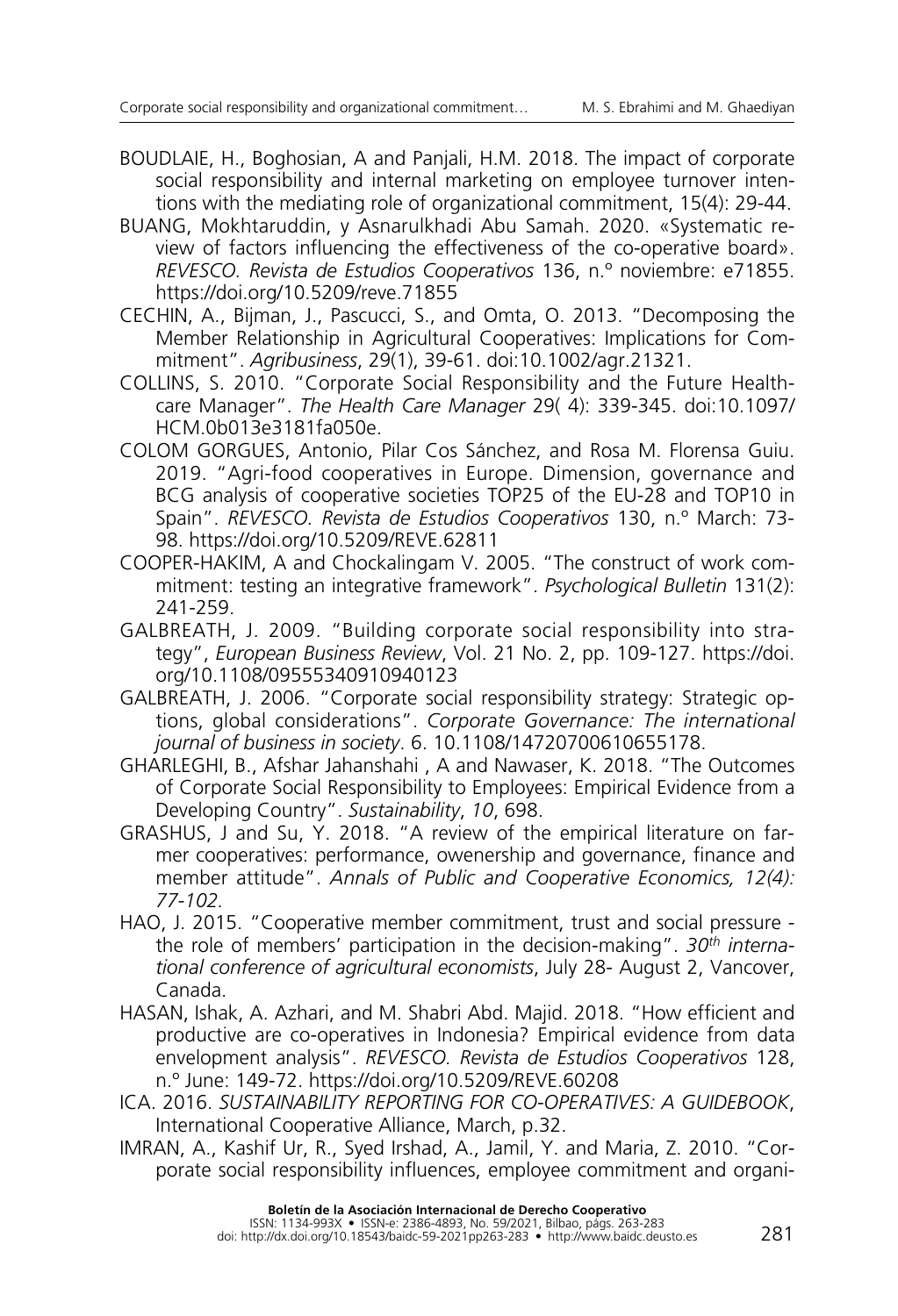zational performance". *African Journal of Business Management*. 4(12): 2796-2801.

- JAMALI, D and Mirshak, R. 2007. "Corporate social responsibility (CSR): Theory and practice in a developing country context". *Journal of Business Ethics*,72:243-262.
- Jussila, I., Goel, S and Tuominen, H. 2012. "Member commitment in co-operatives: The utilitarian approach". *Business and Management Research*, 1(3), 9.
- Kim,J. Song, H.J and Lee, C.K. 2016. "Effects of corporate social responsibility and internal marketing on organizational commitment and turnover intentions". *International Journal of Hospitality Management*, N. 55, PP. 25–3.
- Maignan, I., Ferrell, O.C and Hult, T. 1999. "Corporate citizenship: Cultural antecedents and business benefits". *Journal of the Academy of Marketing Science* 27(4): 455-469.
- MATTILA, M. 2009. "Corporate social responsibility and image in organizations: for the insiders or the outsiders?" *Social Responsibility Journal*, 5(4), 540–549.
- Meyer, J.P and Herscovitch, L. 2001. "Commitment in the workplace: Towards a general model". *Human Resource Management Review* 11: 299-326.
- Meyer, J. P and Parfyonova, N. M. 2010. "Normative commitment in the workplace: A theoretical analysis and re-conceptualization". *Human resource management review*, 20(4), 283-294.
- Meyer, J. P., Becker, T. E and Van Dick, R. 2006. "Social identities and commitments at work: Toward an integrative model". *Journal of organizational behavior*, 27(5), 665-683.
- Meyer, J. P., Stanley, D. J., Herscovitch, L and Topolnytsky, L. 2002. "Affective, continuance, and normative commitment to the organization: A metanalysis of antecedents, correlates, and consequences". *Journal of vocational behavior*, 61(1), 20-52.
- Mory, L., Wirtz, B and Göttel, V. 2016. "Corporate social responsibility strategies and their impact on employees' commitment". *Journal of Strategy and Management*. 9. 172-201. 10.1108/JSMA-12-2014-0097.
- Nguyen, N.T and Yves, F. 2017. "The Impact of Internal Corporate Social Responsibility on Organizational Commitment: Evidence from Vietnamese Service Firms". *Journal of Asia-Pacific Business*, 18:2, 100-116, DOI: [10.1080/10599231.2017.1309617](https://doi.org/10.1080/10599231.2017.1309617)
- NORUZI, M. R and Westover, J. H. 2010. "Opportunities, Challenges and Employment Relative Advantages in the Cooperative Sector in Iran". *Management Science and Engineering*, 4(3): 10-18.
- Nunes, Francisco G., Luis Manuel Dias Martins, y Albino Lopes. 2020. «Promoting the effectiveness of Social Economy Organisations: a proposal based on identity management». *REVESCO. Revista de Estudios Cooperativos* 135, n.º mayo: e69180. <https://doi.org/10.5209/reve.69180>
- Pavie, J.J.E. 2008. *Responsabilidade social corporativa e desempenho financeiro: uma meta-análise*. Master's Thesis. Faculdades IBMEC.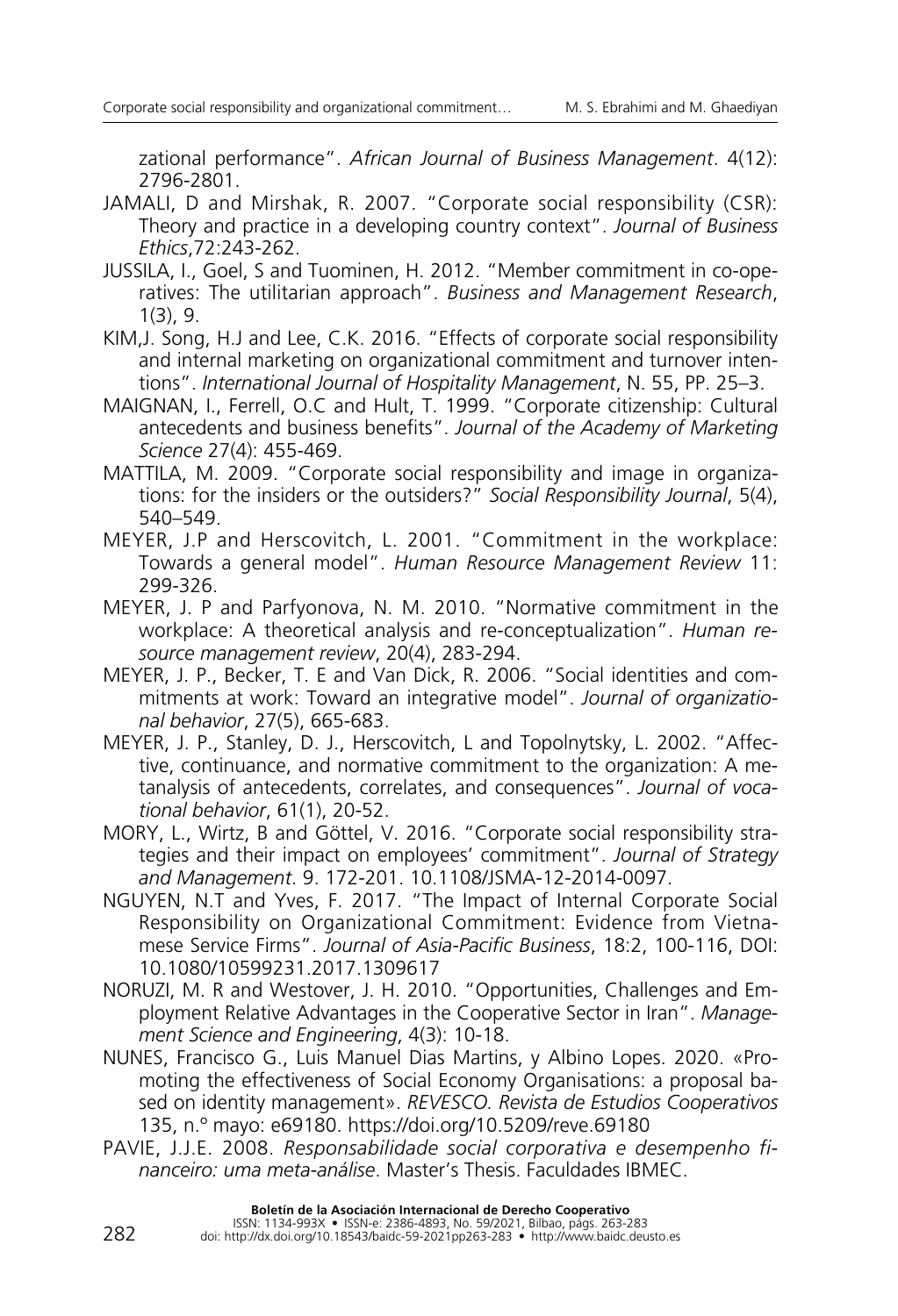- Peng, J.C and Su-Fen, C. 2010. "An integrative model linking feedback environment and organizational citizenship behavior". *The Journal of Social Psychology* 150(6): 582-607.
- POMERING, A and Johnson, L. 2009. "Advertising corporate social responsibility initiatives to communicate corporate image: Inhibiting skepticism to enhance persuasion". *Corporate Communications: An International Journal, 14*, 420-439.
- Rabiey, M.R and Gholami, M. 2016. "Impact of social responsibility of organizational commitment". *Journal of education administration research*, 7(3): 69-98.
- REZAIEAN, A., Givi H.E and Nasrabadi, M.B. 2010. "The relationship between organizational justice and organizational citizenship behaviors: the mediating role of organizational commitment, satisfaction and trust". *Research Journal of Business Management* 4(2): 112-120.
- SOLINGER, O. N., Van Olffen, W., and Roe, R. A. 2008. "Beyond the threecomponent model of organizational commitment". *Journal of applied psychology*, 93(1), 70.
- Sousa Silva, Lindomar De Jesus de, José Olenilson Costa Pinheiro, Endrio Morais dos Santos, Jemima Ismael da Costa, y Gilmar Antonio Meneghetti. 2019. «O cooperativismo como instrumento para a autonomia de comunidades rurais da Amazônia: a experiência dos agricultores extrativistas do municipio de Lábrea, AM». *Boletín de la Asociación Internacional de Derecho Cooperativo*, n.º 55 (diciembre), 199-226. https://doi. org/10.18543/baidc-55-2019pp199-226.
- Turker, D. 2009. "Measuring Corporate Social Responsibility: A Scale Development Study". *J Bus Ethics*. 85, 411–427.
- World Co-operative Monitor. 2017. *Exploring the Co-operative economy*, Eurisce – ICA.
- Zukauskas, P., Vveinhardt, J. and Andriukaitienė, R. 2018. *Corporate Social Responsibility as the Organization's Commitment against Stakeholders*. 10.5772/intechopen.70625.